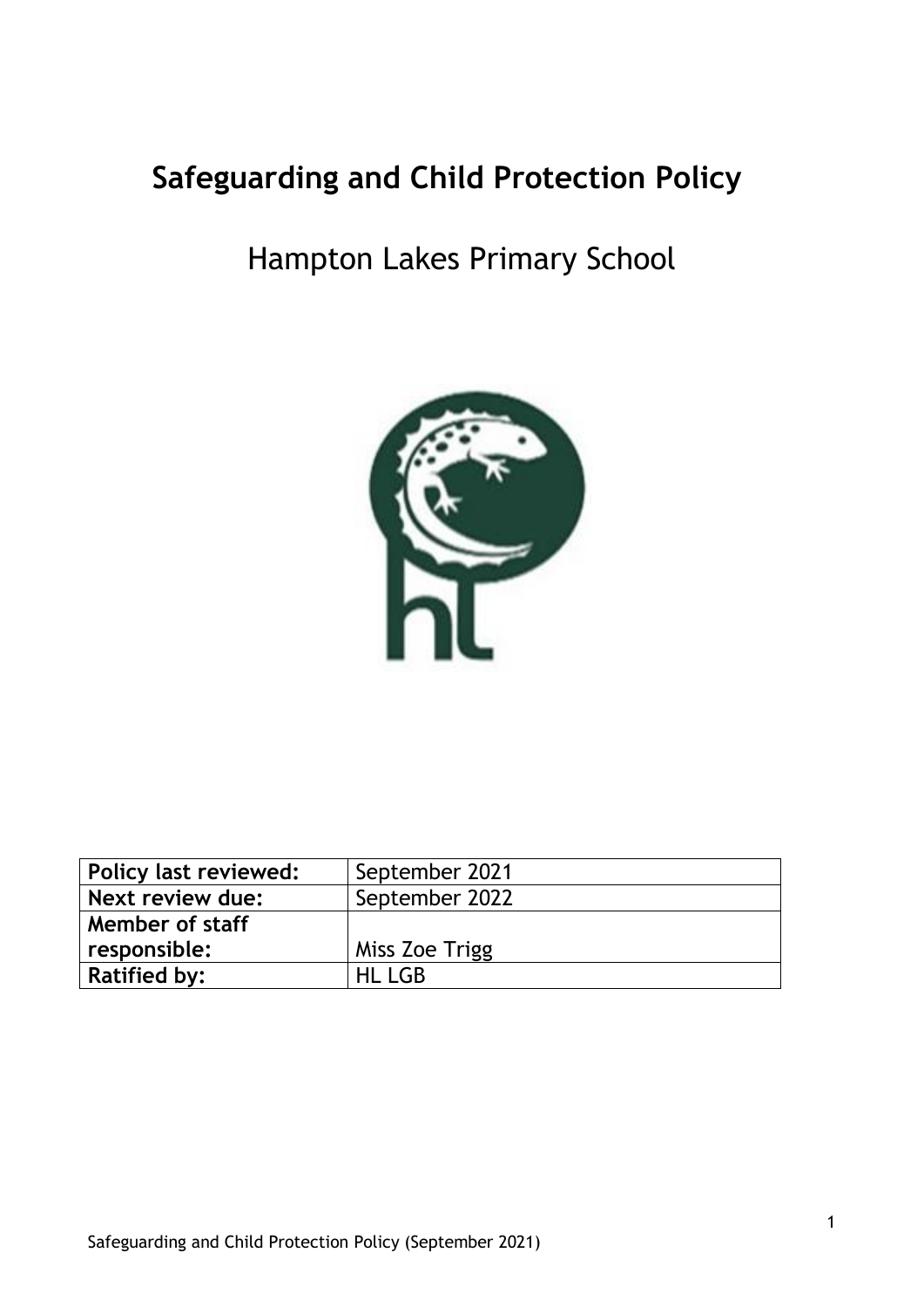**This policy has been adapted from the Peterborough LA model Child Protection and Safeguarding Policy**

#### **INTRODUCTION**

Hampton Lakes Primary School fully recognises the responsibility it has under section 157/175 of the Education Act 2002 to have arrangements in place to safeguard and promote the welfare of children.

This responsibility is more fully explained in the statutory guidance for schools and colleges 'Keeping Children Safe in Education' (September 2021). All staff must be made aware of their duties and responsibilities under part one of this document, which are set out below.

Staff should read the above document together with 'Annex B' of 'Keeping Children Safe in Education' (September 2021) and 'What to do if you're worried a child is being abused: Advice for practitioners' (March 2015).

Through their day-to-day contact with pupils and direct work with families all staff in school have a responsibility to:

- Identify concerns early to prevent them from escalating;
- Provide a safe environment in which children can learn;
- Identify children who may benefit from early help;
- Know what to do if a child tells them he/she is being abused or neglected;
- Follow the referral process if they have a concern.

*This policy sets out how the school's governing body discharges its statutory responsibilities relating to safeguarding and promoting the welfare of children who are pupils at the school. Our policy applies to all staff, paid and unpaid, working in the school including governors. Teaching assistants, mid-day supervisors, office staff as well as teachers can be the first point of disclosure for a child. Concerned parents/carers may also contact the school and its governors.*

It is consistent with the Safeguarding Children Partnership Board procedures.

#### **There are four main elements to our policy:**

**PREVENTION** through the teaching and pastoral support offered to pupils and the creation and maintenance of a whole school protective ethos;

**PROCEDURES** for identifying and reporting cases, or suspected cases, of abuse. The definitions of the four categories of abuse are attached (see Appendix A);

**SUPPORTING CHILDREN** particularly those who may have been abused or witnessed violence towards others;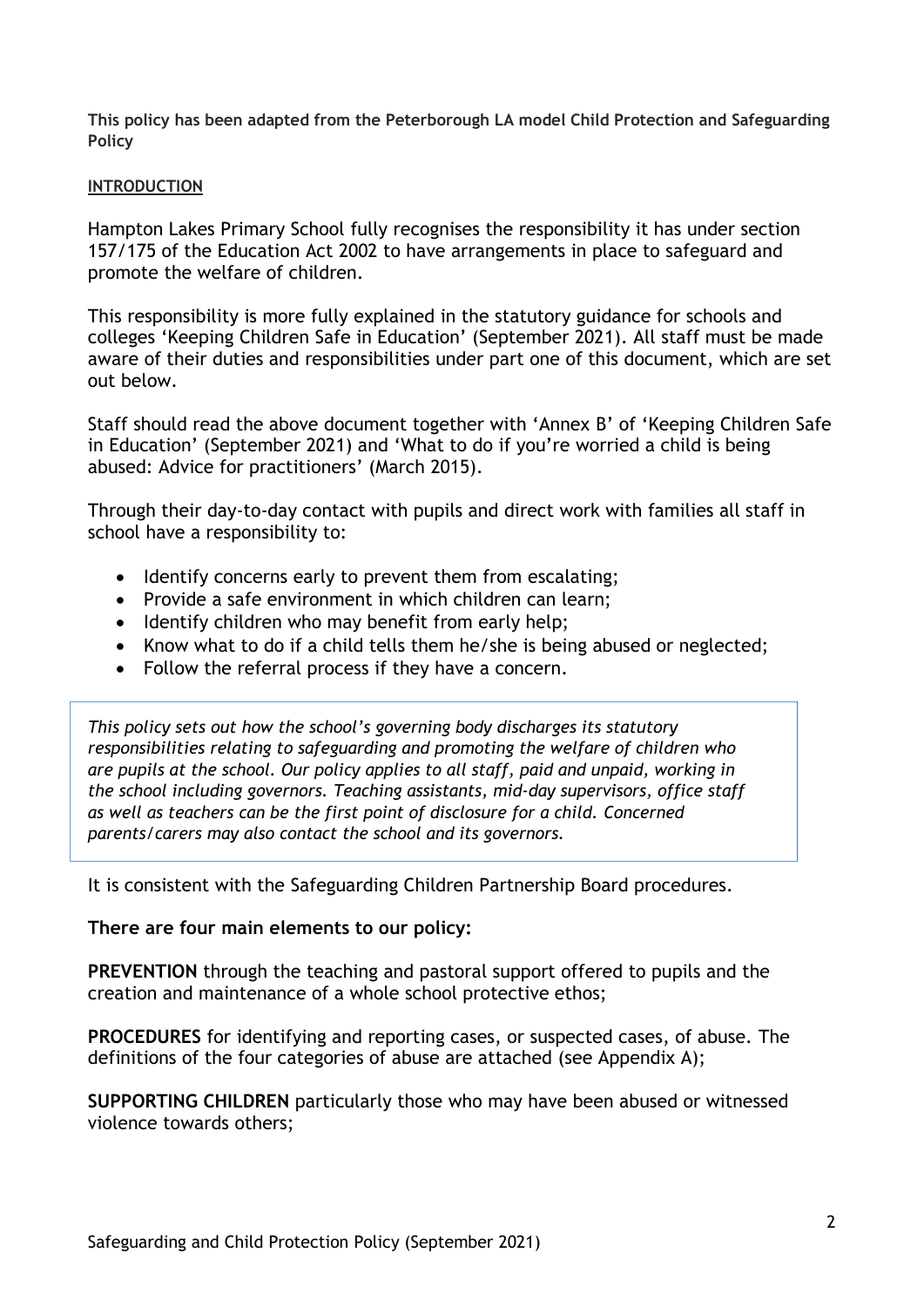#### **PREVENTING UNSUITABLE PEOPLE WORKING WITH CHILDREN**

Processes are followed to ensure that those who are unsuitable to work with children are not employed.

This policy is available to parents on request and is on the school website.

#### 1.0 **PREVENTION**

- 1.1 At Hampton Lakes we recognise that high self-esteem, confidence, supportive friends and good lines of communication with a trusted adult help to protect children.
- 1.2 We will therefore:
- 1.2.1 Establish and maintain an environment where children feel safe, including in a digital context, and are encouraged to talk and are listened to.
- 1.2.2 Ensure children know that there are adults in the school whom they can approach if they are worried or in difficulty and their concerns will be taken seriously and acted upon as appropriate.
- 1.23 Incorporate into the curriculum, activities and opportunities which equip children with the skills they need to stay safer from abuse in all contexts, including:
	- How to recognise if family relationships are making them feel unhappy or unsafe and how to seek help or advice from others if needed.
	- How to recognise who to trust and who not to trust, how to judge when a friendship is making them feel unhappy or uncomfortable…and how to seek help or advice from others, if needed.
	- The importance of permission-seeking and giving in relationships with friends, peers and adults.
	- That some people behave differently online, including by pretending to be someone they are not.
	- The rules and principles for keeping safe online, how to recognise risks, harmful context and contact and how to report them.
	- How to critically consider their online friendships and sources of information including awareness of the risks associated with people they have never met.
	- About the concept of privacy and the implications of it for both children and adults; including that it is not always right to keep secrets if they relate to being safe.
	- That each person's body belongs to them, and the differences between appropriate and inappropriate or unsafe physical, and other, contact.
	- How to respond safely and appropriately to adults they may encounter (in all contexts, including online) whom they do not know.
	- How to recognise and report feelings of being unsafe or feeling bad about any adult.
	- How to ask for advice or help for themselves or others, and to keep trying until they are heard.
	- How to report concerns or abuse, and the vocabulary and confidence needed to do so.
	- Where to get advice e.g. family, school and/or other sources.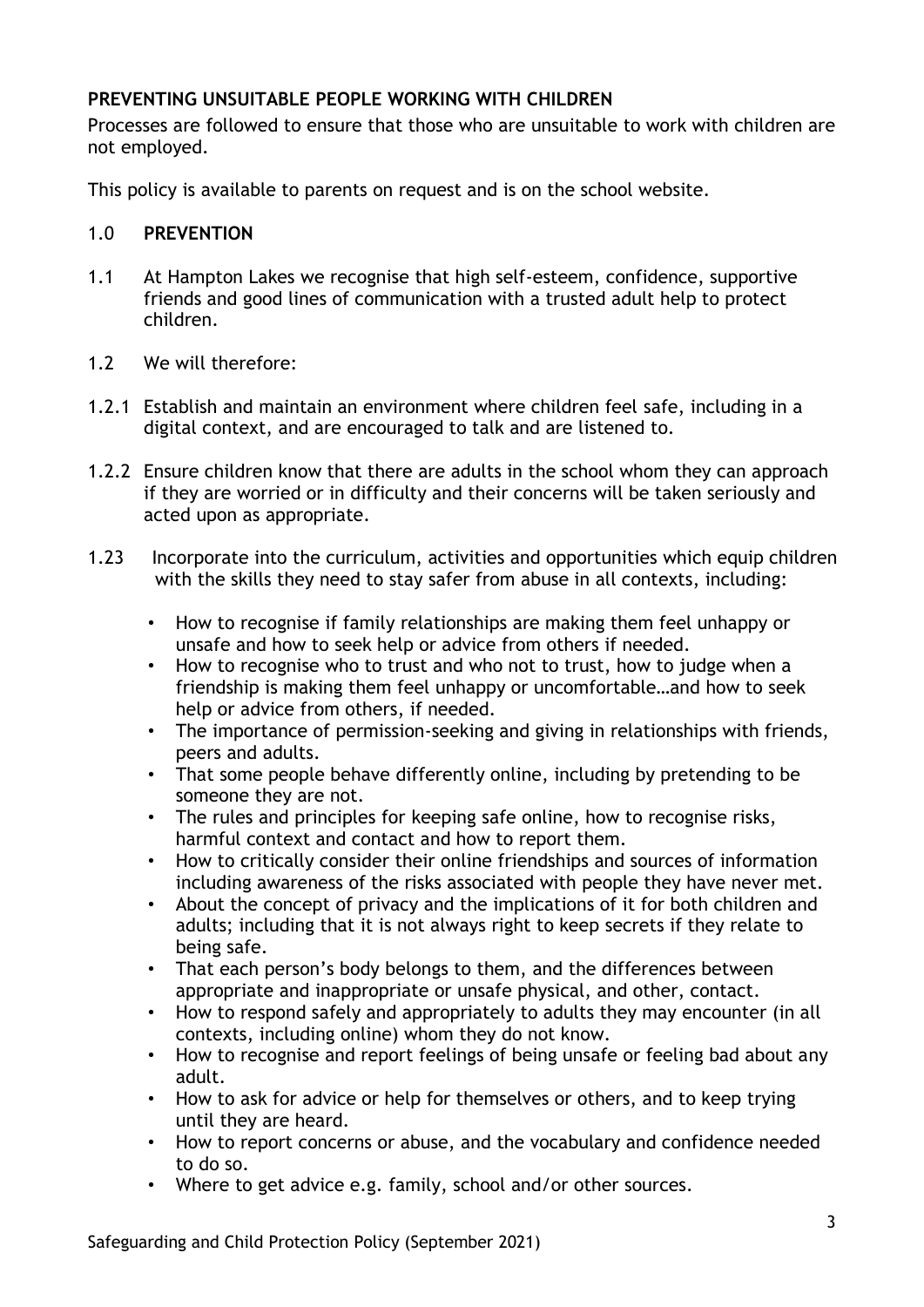#### **1.3 Prevention of Peer on Peer Abuse**

We recognise that peer on peer abuse can manifest itself in many ways. This can include but is not limited to: bullying, cyberbullying, sexual violence, sexual harassment, being coerced to send sexual images (sexting), teenage relationship abuse, physical abuse and upskirting (part of the Voyeurism (Offences) Act, April 2019).

1.3.1 **All** forms of peer on peer abuse are unacceptable and will be taken seriously.

The school will therefore:

- 1.3.2 Create a whole school protective ethos in which peer on peer abuse, including sexual violence and sexual harassment will not be tolerated.
- 1.3.3 Provide training for staff about recognising and responding to peer on peer abuse, including raising awareness of the gendered nature of peer abuse, with girls more likely to be victims and boys perpetrators.
- 1.3.4 Ensure that staff do not dismiss instances of peer on peer abuse, including sexual violence and sexual harassment as an inevitable part of growing up.
- 1.3.5 Include within the curriculum, information and materials that support children in keeping themselves safe from abuse, including abuse from their peers and online.
- 1.3.6 Provide high quality Relationship and Sex Education (RSE), including teaching about consent.
- 1.3.7 Ensure that staff members follow the procedures outlined in this policy when they become aware of peer on peer abuse.

#### 2.0 **PROCEDURES**

2.1 Hampton Lakes will follow the procedures set out in the Cambridgeshire and Peterborough Safeguarding Children Partnership Board 'Inter-Agency Procedures'. A copy of these procedures can be found on their website: <http://www.safeguardingcambspeterborough.org.uk/children-board/>

#### **2.2.1 The Designated Safeguarding Lead for Child Protection is: Zoe Trigg**

- **2.2.2 The following members of staff have also received the Designated Safeguarding Lead training: Katie Steel**
- **2.2.3 The nominated governor for Safeguarding and Child Protection is: Rachel Mason**
- 2.3 The Governing body will: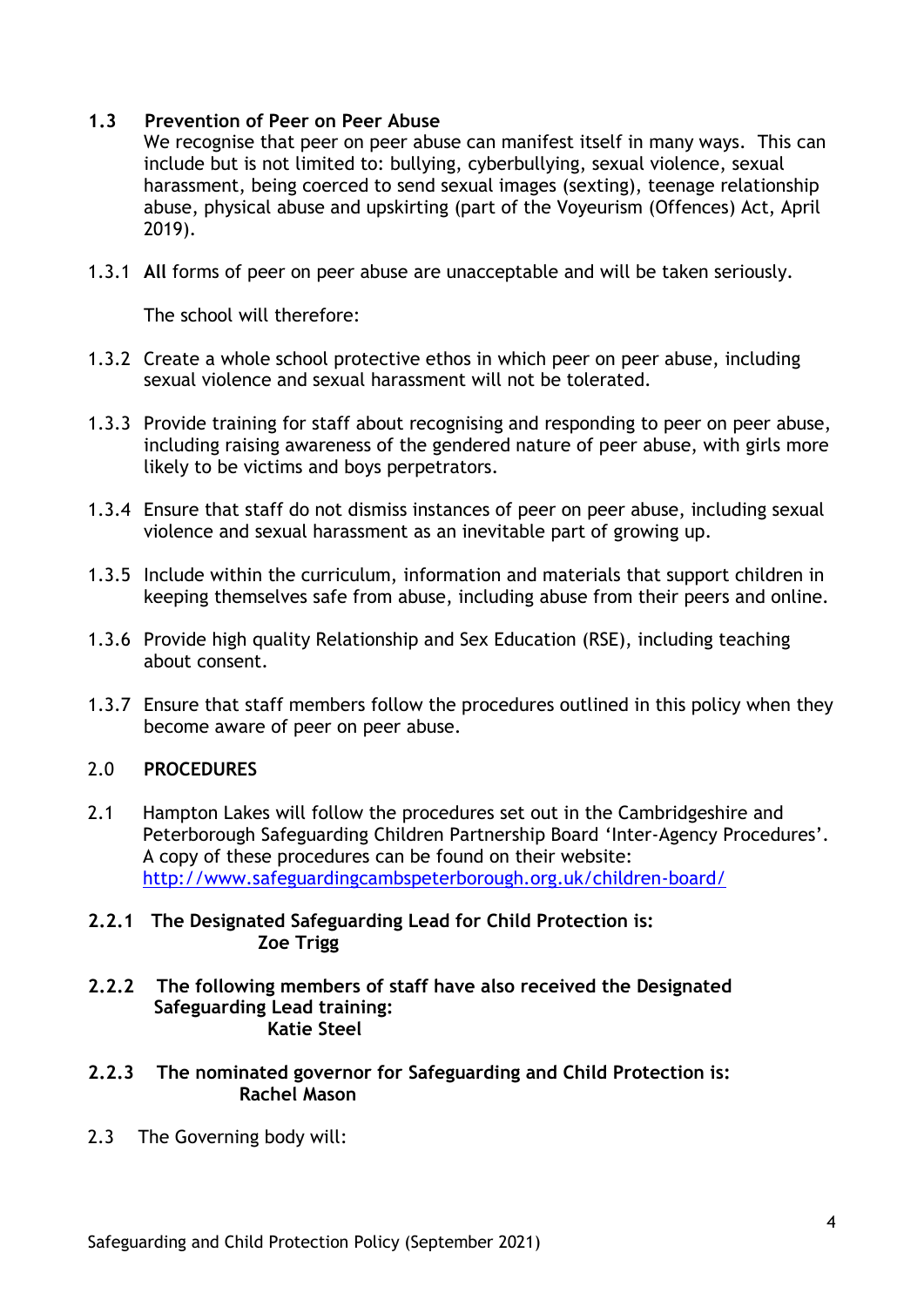- 2.3.1 Appoint a senior member of staff, from the leadership team, to the role of Designated Safeguarding Lead (DSL). The DSL will take lead responsibility for safeguarding and child protection. Whilst the activities of the DSL can be delegated to appropriately trained deputies, (Deputy Designated Safeguarding Lead, DDSL), the lead responsibility for safeguarding and child protection remains with the DSL and cannot be delegated.
- 2.3.2 Ensure that the role of DSL and DDSL is explicit in the role holder's job description.
- 2.3.3 Ensure that the DSL has the appropriate status and authority within the school to carry out the duties of the post. Give the DSL the time, funding, training, resources and support to provide advice and support to other staff on child welfare and child protection matters. (See 'Keeping Children Safe in Education, 2021 Annex C'). Ensure that the DSL and deputies have undertaken the two day training provided by the Education Safeguarding Team and that this training is updated **at least every two years.**
- 2.3.4 Ensure that in addition to the formal training set out above, the DSL and DDSLs refresh their knowledge and skills e.g. via bulletins, meetings or further reading **at least annually**.
- 2.3.5 Ensure that every member of staff, paid and unpaid, and the governing body knows who the Designated Safeguarding Leads and Deputies are and the procedures for passing on concerns from the **point of induction**. Staff members are required to log a concern via the electronic system "My Concern" and submit it to the DSL/ DDSL immediately.
- 2.3.6 Ensure that the DSL or *DDSL* are always available (during school hours, during term-time) to discuss any safeguarding concerns and that all staff are clear upon the course of action they must take if in exceptional circumstances the DSL and *DDSL* are not available.
- 2.3.7 In the event that the DSL is not available staff must consider speaking to a member of the Trust Safeguarding Team or take advice from social care.
- 2.3.8 Liaise with the three safeguarding partners (Local Authority, clinical commissioning group and police) as appropriate and work with other agencies in line with Working Together to Safeguard Children, 2018.
- 2.3.9 Nominate a governor for safeguarding and child protection who has undertaken appropriate training.
- 2.3.10 Ensure every member of staff and every governor knows:
	- the name of the designated safeguarding leads/deputies and their role;
	- how to identify the signs of abuse and neglect;
	- how to pass on and record concerns about a pupil;
	- that they have an individual responsibility to be alert to the signs and indicators of abuse; and for referring safeguarding and child protection concerns to the DSL/DDSL;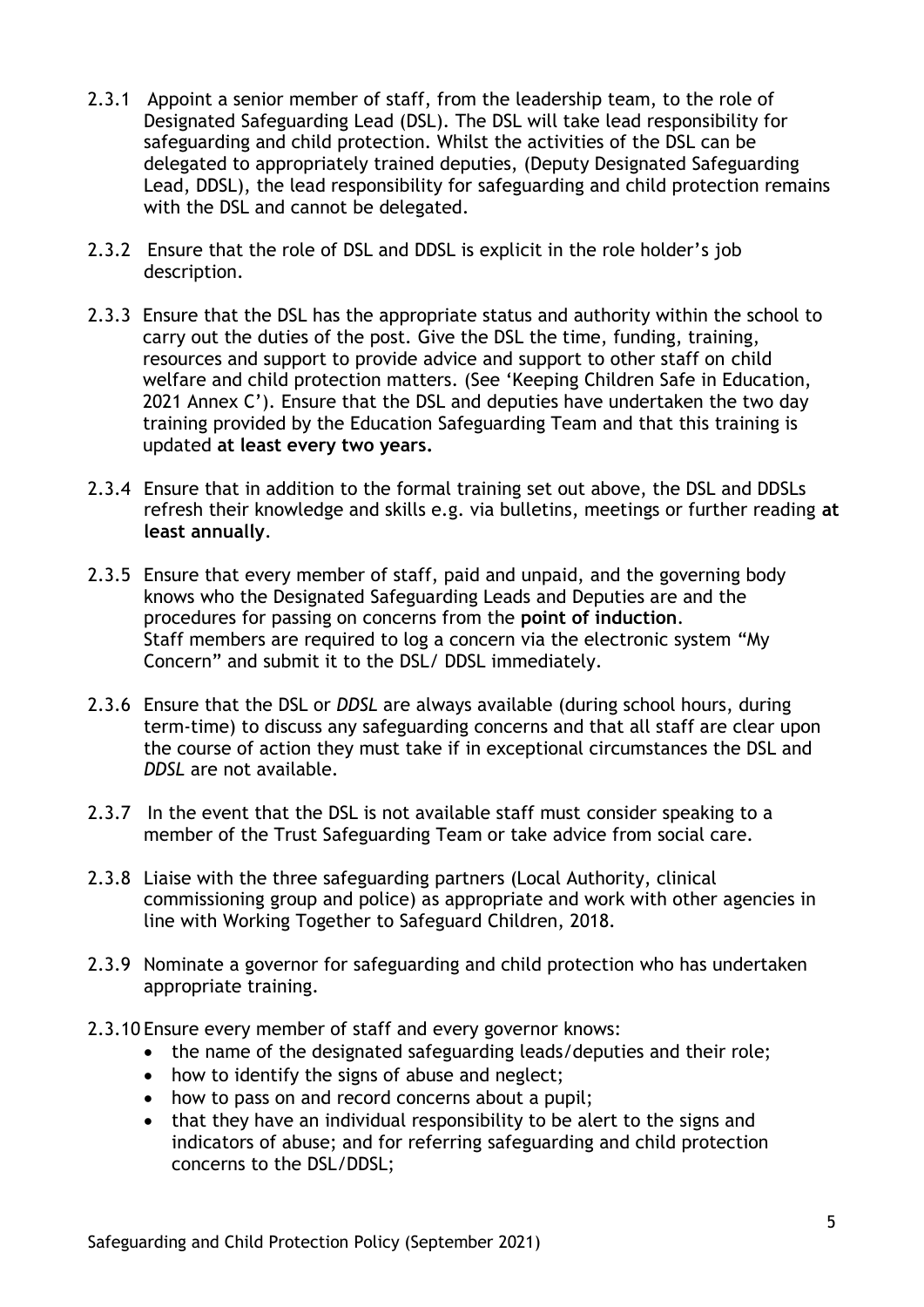- that they have a responsibility to provide a safe environment in which children can learn;
- where to find the Inter Agency Procedures on the Safeguarding Children Partnership Board website;
- their role in the early help process:
- the process for making referrals to children's social care.
- The safeguarding response to children who go missing in education.
- 2.3.9 Ensure all staff members undergo safeguarding and child protection training at induction. Ensure that staff training is regularly updated and that in addition to this training all staff members receive regular safeguarding and child protection updates as required **but at least annually.**
- 2.3.10 Ensure that all staff, paid and unpaid, recognise their duty and feel able to raise concerns about poor or unsafe practice in regard to children and that such concerns are addressed sensitively and effectively in a timely manner in accordance with agreed whistle-blowing policies.
- 2.3.11 Ensure that parents are informed of the responsibility placed on the school and staff in relation to child protection by setting out these duties in the school prospectus/brochure/website (delete as appropriate).
- 2.3.12 Ensure that this policy is available publicly either via the school website or by other means.
- 2.3.13 Help promote educational outcomes by sharing information about the welfare, safeguarding and child protection issues that children (including children with a social worker) are experiencing/have experienced with teachers and school and leadership staff.
- 2.3.14 Where pupils are educated off site or in alternative provision, the school and the provider will agree clear procedures about managing safeguarding concerns between the two agencies:
	- Written confirmation that the alternative provider has carried out appropriate safeguarding checks on individuals working at the establishment will be sought by the school;
	- The Head of School will liaise with the organisation to ensure that there is appropriate and daily follow up on attendance;
	- Should a safeguarding concern arise, the DSL will work with the provider to establish an appropriate level of response.
- 2.4 **Liaison with Other Agencies** The school will:
- 2.4.1 Work to develop effective links with relevant services to promote the safety and welfare

of all pupils.

2.4.2 Co-operate as required, in line with 'Working Together to Safeguard Children,' (July 2018), with key agencies in their enquiries regarding child protection matters including attendance and providing written reports at child protection conferences and core groups.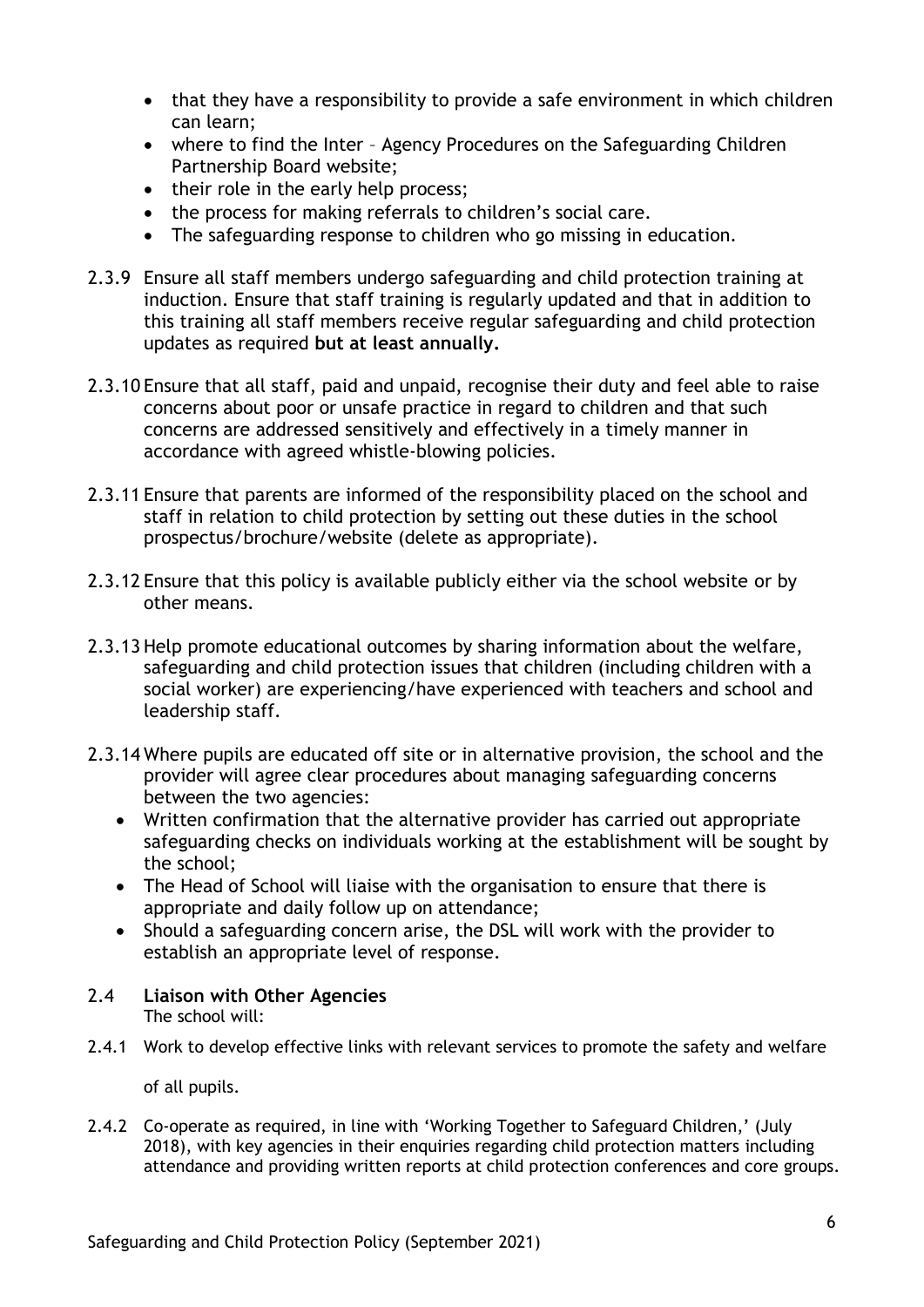- 2.4.3 Notify the relevant Social Care Team immediately if:
	- it should have to exclude a pupil who is subject to a Child Protection Plan (whether fixed term or permanently);
	- there is an unexplained absence of a pupil who is subject to a Child Protection Plan;
	- there is any change in circumstances to a pupil who is subject to a Child Protection Plan.
- 2.4.4 When a pupil who is subject to a child protection plan leaves, information will be transferred to the new school immediately. The Child Protection Chair and Social Work Team will also be informed.

#### 2.5 **Record Keeping**

The school will:

- 2.5.1 Keep clear, detailed, accurate, written records of concerns about children (noting the date, event and action taken), even where there is no need to refer the matter to Social Care immediately.
- 2.5.2 All concerns, discussions and decisions made, and the reasons for those decisions, should be recorded in writing.
- 2.5.3 Records should include:
	- a clear and comprehensive summary of the concern;
	- details of how the concern was followed up and resolved;
	- a note of any action taken, decisions reached and the outcome.
- 2.5.4 Ensure electronic records are stored on an identified, purpose-built, secure platform: My Concern
- 2.5.5 Ensure all relevant child protection records are sent to the receiving school or establishment when a pupil moves schools, within five days, in accordance with 'Keeping Children Safe in Education, 2021, (page 148) and the Education Safeguarding Team's Guidance on Keeping and Managing Child Safeguarding Records.

The DSL will consider whether it would be appropriate to share information with the new school/college in advance of a child leaving.

- 2.5.6 Make parents aware that such records exist except where to do so would place the child at risk of harm.
- 2.5.7 Ensure all actions and decisions are be led by what is considered to be in the best interests of the child.

#### 2.6 **Confidentiality and information sharing**

2.6.1 Information about children and their families is defined as 'special category data', i.e. information that identifies a living individual. Collection, storage and sharing of personal data is governed by the UK General Data Protection Regulations (UK GDPR) and the Data Protection Act 2018. The school will: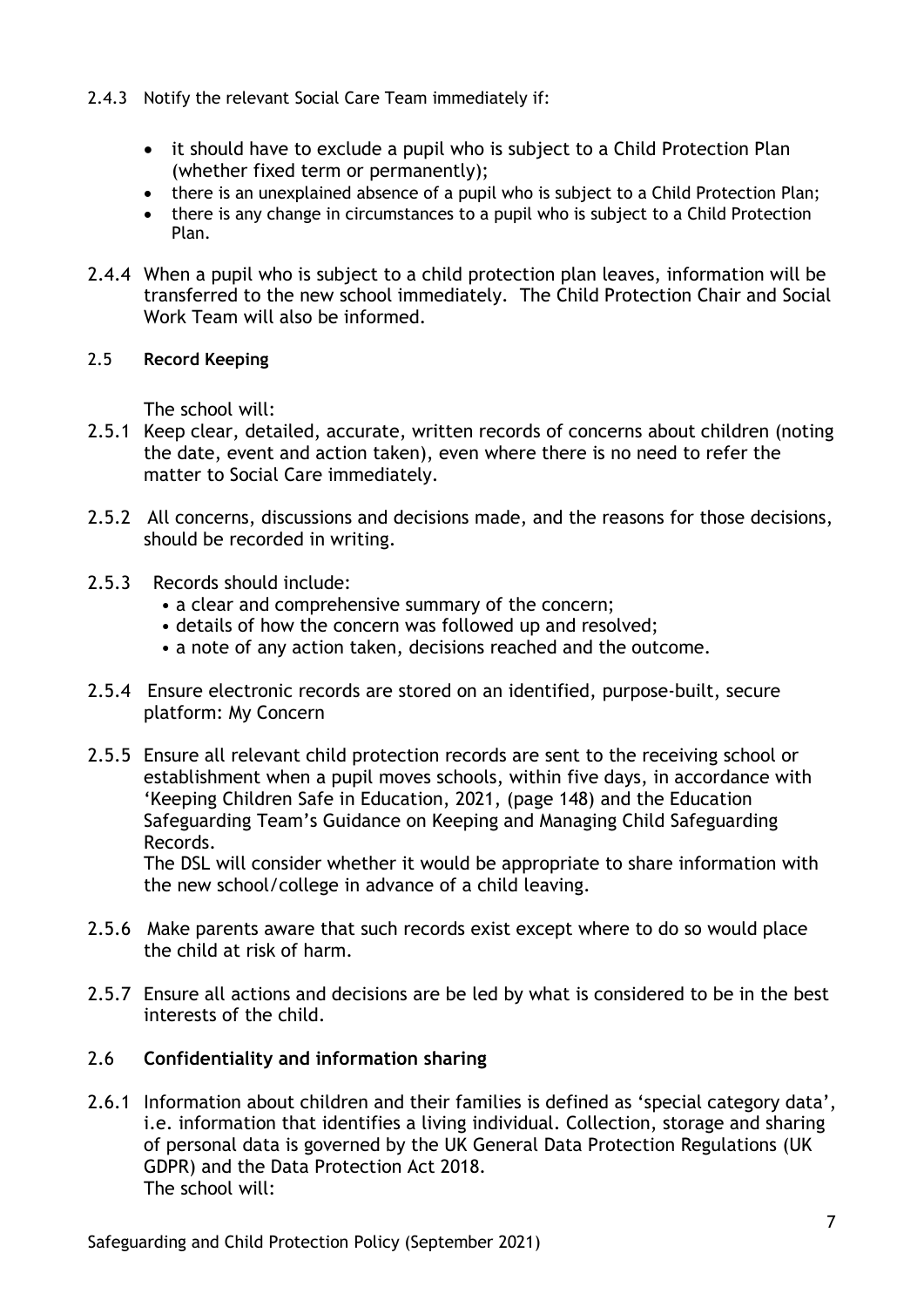- 2.6.2 Ensure staff and volunteers adhere to confidentiality protocols and that information is shared appropriately.
- 2.6.3 Ensure staff are aware that they have a professional responsibility to share information with other agencies in order to safeguard children, (as set out in 'Information sharing; Advice for practitioners providing safeguarding services to children, young people, parents and carers,' DfE, July 2018).
- 2.6.4 Ensure that if a member of staff receives a Subject Access Request (under the Data Protection Act 2018) from a pupil or parent they will refer the request to the DSL or Head of School.
- 2.6.5 Ensure staff are clear with children that they cannot promise to keep secrets.

The Designated Safeguarding Lead:

- 2.6.6 Disclose information about a pupil to other members of staff on a 'need to know' basis. Parental consent may be required.
- 2.6.7 Aim to gain consent to share information and be mindful of situations where to do so would place a child at increased risk of harm. Information may be shared without consent if a person believes that there is good reason to do so, and that the sharing of information will enhance the safeguarding of a child in a timely manner.
- 2.6.8 Record when decisions are made to share or withhold information, who information has been shared with and why. (See 'Working Together to Safeguard Children,' July 2018)
- 2.6.9 In cases where the 'serious harm test' is met, schools must withhold providing the data in compliance with schools' obligations under the Data Protection Act 2018 and the UK GDPR. Where in doubt schools should seek independent legal advice.
- 2.6.10 Seek advice about confidentiality from outside agencies if required. (See 'Information sharing; Advice for practitioners providing safeguarding services to children, young people, parents and carers,' DfE, July 2018).
- 2.7 **Communication with Parents/Carers** At Hampton Lakes we will:
- 2.7.1 Ensure that parents/carers are informed of the responsibility placed on the school and staff in relation to child protection by setting out its duties in the school prospectus/website.
- 2.7.2 Undertake appropriate discussion with parents/carers prior to involvement of another agency, unless the circumstances preclude this action.
- 2.7.3 Discuss with Children's Social Care if the school/college believes that notifying parents could place the child or another person at immediate risk of harm or prejudice the prevention or detection of crime. [Further guidance on this can be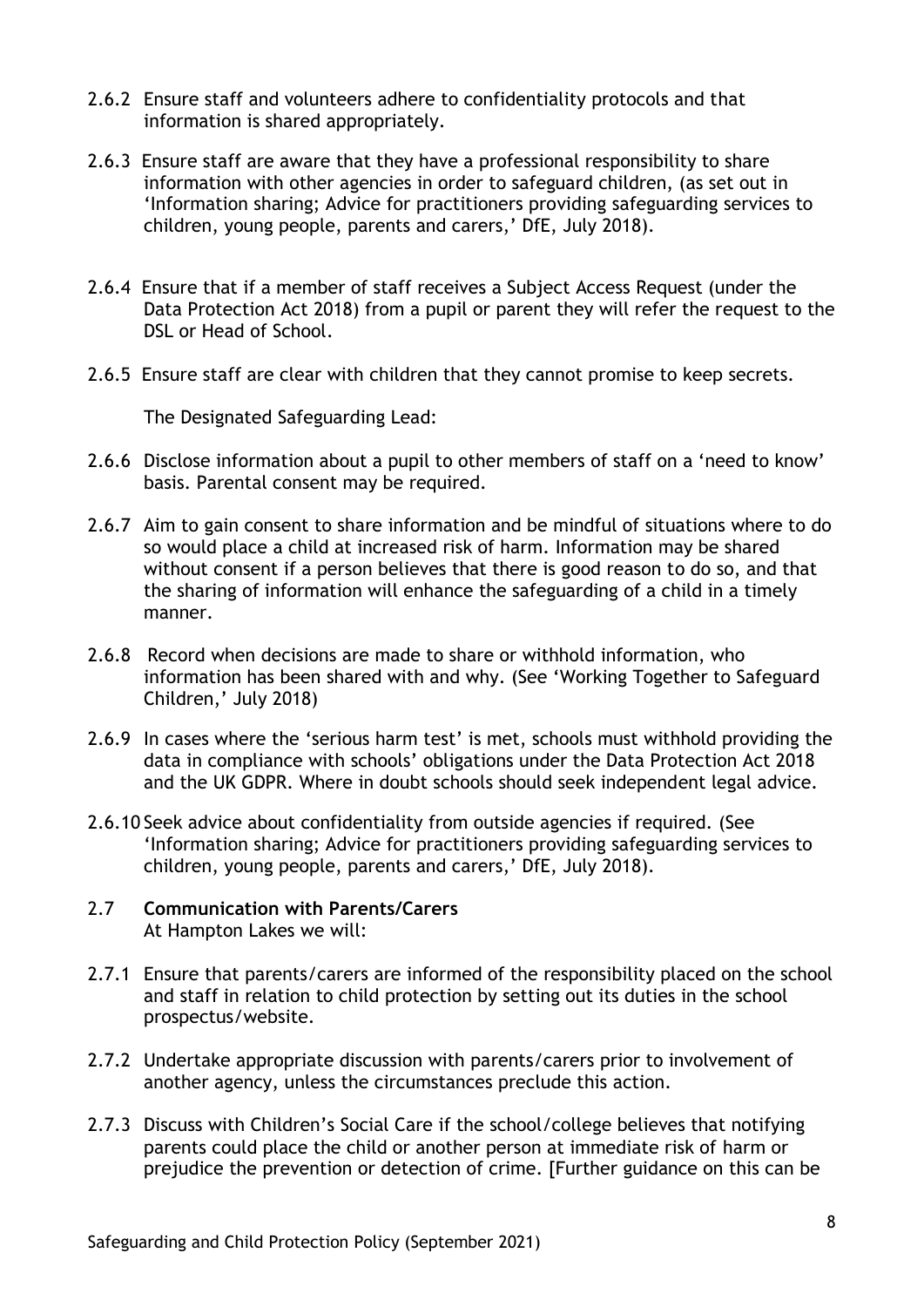found in the Effective Support for Children and Families in Cambridgeshire and Peterborough].

2.7.4 Record what discussions have taken place with parents or if a decision has been made not to discuss it with parents, the rationale must be recorded. Records may subsequently be disclosable to relevant partner agencies if Child Protection proceedings commence.

#### 2.8. **Peer on Peer Abuse**

We recognise that peer on peer abuse can manifest itself in many ways. This can include but is not limited to: bullying (including cyberbullying, prejudice-based and discriminatory bullying); abuse within intimate partner relationships; physical abuse such as hitting, kicking, shaking, biting, hair pulling, or otherwise causing physical harm; sexual violence and sexual harassment; consensual and nonconsensual sharing of nudes and semi-nudes images and/or videos; causing someone to engage in sexual activity without consent, such as forcing someone to strip, touch themselves sexually, or to engage in sexual activity with a third party; upskirting part of the Voyeurism (Offences) Act, April 2019) and initiation/ hazing type violence and rituals. Addressing inappropriate behaviour (even if it appears to be relatively innocuous) can be an important intervention that helps prevent problematic, abusive and/or violent behaviour in the future.

- 2.8.1 All forms of peer on peer abuse are unacceptable and will be taken seriously. The school will therefore:
- 2.8.2 Create a whole school protective ethos in which peer on peer abuse, including sexual violence and sexual harassment will not be tolerated.
- 2.8.3 Provide training for staff about recognising and responding to peer on peer abuse, including raising awareness of the gendered nature of peer abuse, with girls more likely to be victims and boys perpetrators.
- 2.8.4 Ensure that staff do not dismiss instances of peer on peer abuse, including sexual violence and sexual harassment as an inevitable part of growing up.
- 2.8.5 Include within the curriculum, information and materials that support children in keeping themselves safe from abuse, including abuse from their peers and online.
- 2.8.6 Provide high quality Relationship and Sex Education (RSE) and / or enrichment programmes including teaching about consent.
- 2.8.7 Ensure that staff members follow the procedures outlined in this policy when they become aware of peer on peer abuse.
- 2.8.8 Staff should be aware that some groups are potentially more at risk. Evidence shows girls, children with special educational needs and disabilities (SEND) and LGBT children are at greater risk.

#### **2.9 Dealing with Sexual Violence and Sexual Harassment between children**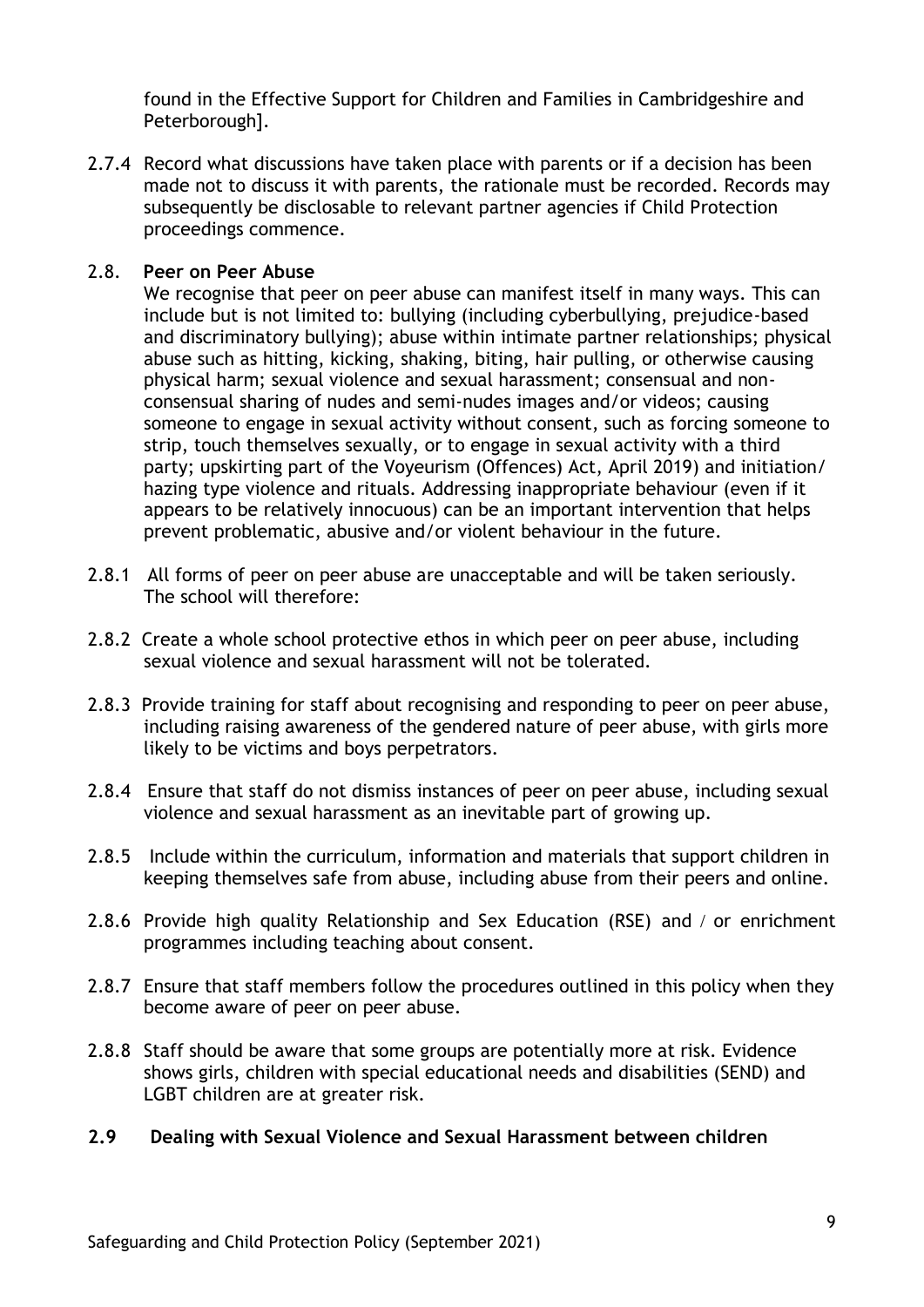Sexual violence and sexual harassment can occur between two children of any age and sex from primary to secondary stage and into colleges. It can also occur online. It can also occur through a group of children sexually assaulting or sexually harassing a single child or group of children.

Children who are victims of sexual violence and sexual harassment will likely find the experience stressful and distressing. This will, in all likelihood, adversely affect their educational attainment and will be exacerbated if the alleged perpetrator(s) attends the same school or college. Sexual violence and sexual harassment exist on a continuum and may overlap, they can occur online and face to face (both physically and verbally) and are never acceptable.

The school will:

- 2.9.1 Be clear that sexual violence and sexual harassment will not be tolerated.
- 2.9.2 Provide training for staff on how to manage a report of sexual violence or sexual harassment.
- 2.9.3 Make decisions on a case-by-case basis.
- 2.9.4 Reassure victims that they are being taken seriously, offer appropriate support and take the wishes of the victim into account when decision making.
- 2.9.5 Implement measures to keep the victim, alleged perpetrator and if necessary other children and staff members, safe. Record any risk assessments and keep them under review.
- 2.9.6 Give consideration to the welfare of both the victim(s) and perpetrator(s) in these situations.
- 2.9.7 Liaise closely with external agencies, including police and social care, when required.
- 2.9.9 Refer to 'Keeping Children Safe in Education Part Five', 2021, 'Sexual violence and sexual harassment between children in schools and colleges,' (DfE, September, 2021) for full details of procedures to be followed in such cases. Also see 'Sharing nudes and semi-nudes: advice for education settings working with children and young people' (UKCIS, December 2020)

#### **3.0 SUPPORTING CHILDREN**

At Hampton Lakes we recognise that **any** child may be subject to abuse and that mental health problems can, in some cases, be an indicator that a child has suffered or is at risk of suffering abuse, neglect or exploitation and as such will support all children by:

- 3.1 Providing curricular opportunities to encourage self-esteem and self-motivation.
- 3.2 Creating an ethos that actively promotes a positive, supportive and safe environment and values the whole community.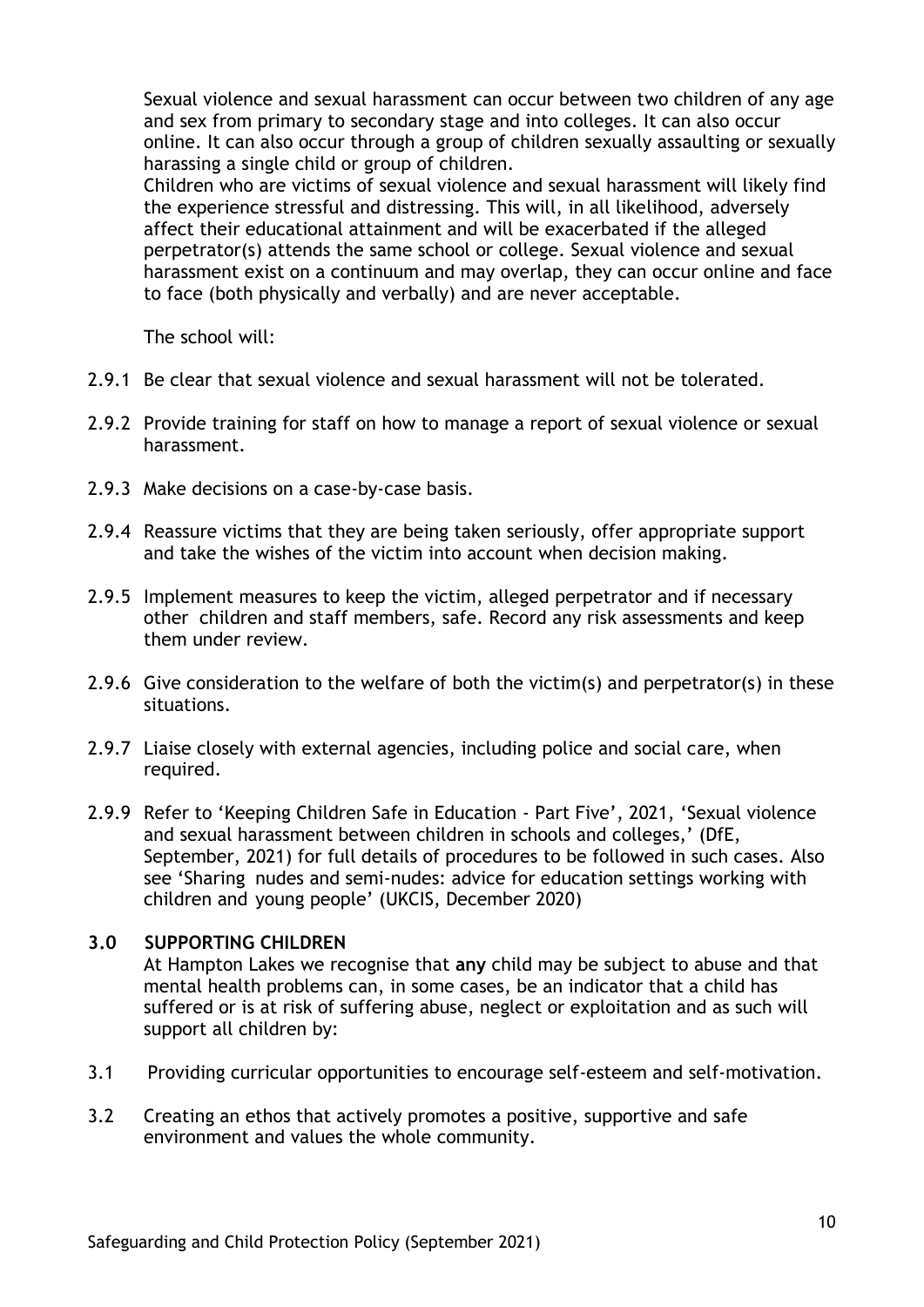- 3.3 Applying the school's behaviour policy effectively. All staff will agree on a consistent approach, which focuses on the behaviour of the child but does not damage the pupil's sense of self-worth. The school will ensure that the pupil knows that some behaviour is unacceptable but s/he is valued and not to be blamed for any abuse which has occurred.
- 3.4 Liaise with the senior mental health lead where safeguarding concerns are linked to mental health in school/college for advice on case management.
- 3.5 Developing productive and supportive relationships with parents/carers.
- 3.6 Promote supportive engagement with parents and/or carers in safeguarding and promoting the welfare of children, including where families may be facing challenging circumstances.
- 3.7 The school recognises that whilst any child may benefit from early help, staff are encouraged to consider the wider environmental factors present in a child's life which could pose a threat to their welfare or safety, (contextual safeguarding). Staff are required to be particularly alert to the potential need for early help for children in particular circumstances. Please see pages 8 – 9 of Keeping Children Safe in Education, 2021 for the complete list. The list includes:

#### 3.6.1 **Children with Disabilities, Additional Needs or Special Educational Needs**

We recognise that, statistically, children with additional needs, special educational needs, emotional and behavioural difficulties and disabilities are most vulnerable to abuse. School staff who deal with children with complex and multiple disabilities and/or emotional and behavioural problems should be particularly sensitive to indicators of abuse*.* 

The school has pupils with emotional and behavioural difficulties and/or challenging behaviours. The school will support staff to decide appropriate strategies that will reduce anxiety for the individual child and raise self–esteem as part of an overall behaviour support plan agreed with parents/carers.

As part of the PSHE curriculum staff will teach children personal safety skills commensurate with their age, ability and needs. Children will be taught personal safety skills such as: how to recognise if they are feeling unsafe including within family relationships and friendships; how to ask for help; the difference between safe and unsafe secrets; the difference between safe and unsafe physical contact; and how recognise and manage risk including in a digital context. The content of lessons will be shared with parents/carers so that these skills can be supported at home.

The school has pupils who may have communication difficulties and we are aware that they are vulnerable to abuse because they are unable to express themselves to others. Instead such children will often exhibit changes in behaviours or signs and indicators of abuse recognised by staff with a good knowledge of the child.

Where necessary, the school will provide additional training to staff in the use of Makaton, PECS or other communication systems. Supervision by senior managers will be vigilant to create a protective ethos around the child.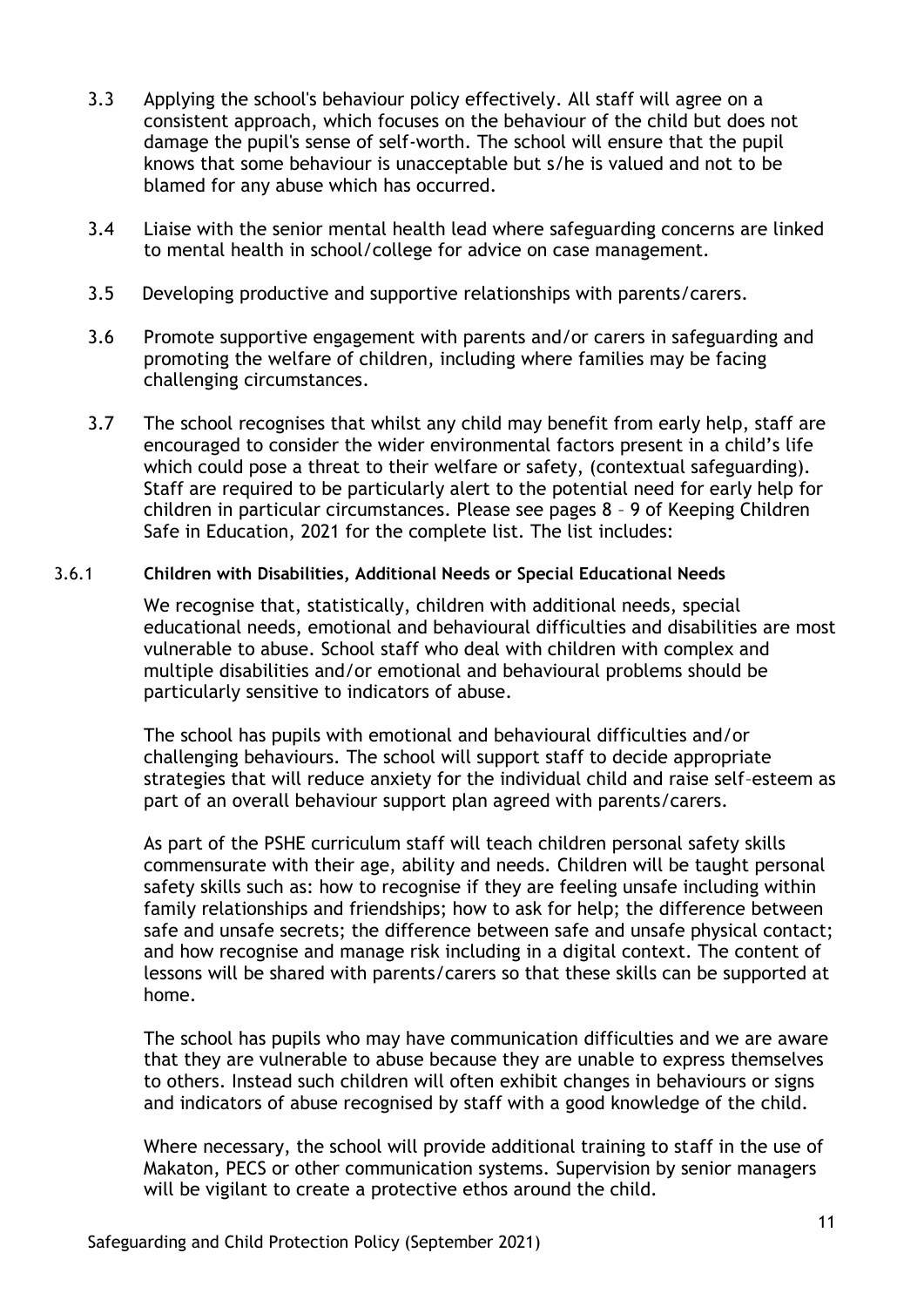We promote high standards of practice, including ensuring that disabled children know how to raise concerns, and have access to a range of adults with whom they can communicate.

#### 3.6.2 **Young Carers**

The school recognises that children who are living in a home environment which requires them to act as a young carer for a family member or a friend, who is ill, disabled or misuses drugs or alcohol can increase their vulnerability and that they may need additional support and protection.

School will: seek to identify young carers; offer additional support internally; signpost to external agencies; be particularly vigilant to the welfare of young carers and follow the procedures outlined in this policy, referring to Early Help or Social Care as required if concerns arise.

#### 3.6.3 **Children at Risk of Criminal Exploitation**

Criminal exploitation of children is a form of harm that is a typical feature of county lines activity. Drug networks or gangs exploit children and young people to carry drugs and money from urban areas to suburban and rural areas. Exploitation can occur even if activity appears to be consensual.

All staff will consider whether children are at risk of abuse or exploitation in situations outside their families. School will address indicators of child criminal exploitation with staff through training. Staff will follow the procedures outlined in this policy if concerns of criminal exploitation arise.

The Designated Safeguarding Lead will complete Safeguarding Children Partnership Board's [Exploitation \(CSE / Criminal/Gangs\) Risk Assessment and](http://www.safeguardingcambspeterborough.org.uk/wp-content/uploads/2018/05/Exploitation-CSECCE-Risk-Assessment-Tool.docx)  [Management Tool](http://www.safeguardingcambspeterborough.org.uk/wp-content/uploads/2018/05/Exploitation-CSECCE-Risk-Assessment-Tool.docx) and refer to Social Care if there is a concern that a young person may be at risk of criminal exploitation.

The school recognises that young people who go missing can be at increased risk of child criminal exploitation, modern slavery and/or trafficking and has procedures in place to ensure appropriate response to children and young people who go missing, particularly on repeat occasions

#### 3.6.4 **Children Frequently Missing Education**

We recognise that children going missing, particularly repeatedly, can act as a warning sign of a range of safeguarding possibilities including abuse, neglect, child sexual exploitation, modern slavery and child criminal exploitation, mental health problems, risk of substance abuse, risk of travelling to conflict zones, and risk of FGM or forced marriage.

The school monitors attendance of individual pupils closely, as outlined in the Attendance Policy, and analyses patterns of absence to aid early identification of concerning patterns of absence.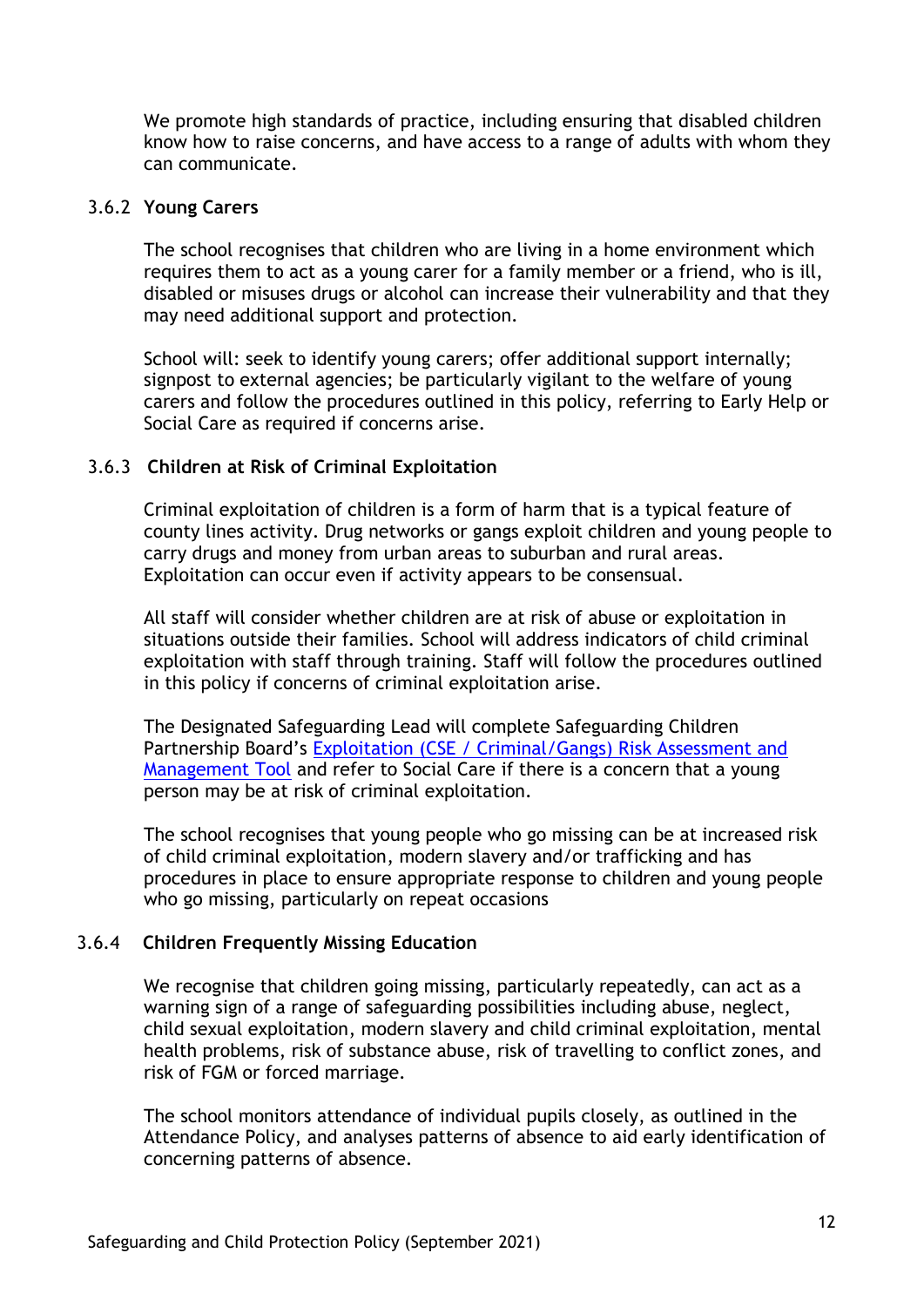The school endeavours to hold more than one emergency contact for each pupil to provide additional options to make contact with a responsible adult when a child missing education is identified as a welfare and/or safeguarding concern.

When a child is missing from education, the school follows the procedure as set out in Cambridgeshire's Children Missing Education guidance. The school will inform the Education Welfare Officer and Social Care if a missing child is subject to a Child Protection Plan or there have been ongoing concerns.

#### 3.6.5 **Children Misusing Drugs or Alcohol**

The discovery that a young person is misusing legal or illegal substances or reported evidence of their substance misuse is not necessarily sufficient in itself to initiate child protection proceedings but the school will consider such action in the following situations:

When there is evidence or reasonable cause:

- To believe the young person's substance misuse may cause him or her to be vulnerable to other abuse such as sexual abuse;
- To believe the pupil's substance related behaviour is a result of abuse or because of pressure or incentives from others, particularly adults;
- Where the misuse is suspected of being linked to parent/carer substance misuse.
- Where the misuse indicates an urgent health or safeguarding concern
- Where the child is perceived to be at risk of harm through any substance associated criminality

#### 3.6.6 **Children at Risk of Child Sexual Exploitation**

Child sexual exploitation is a form of child sexual abuse. It occurs where an individual or group takes advantage of an imbalance of power to coerce, manipulate or deceive a child or young person under the age of 18 into sexual activity (a) in exchange for something the victim needs or wants, and/or (b) for the financial advantage or increased status of the perpetrator or facilitator. The victim may have been sexually exploited even if the sexual activity appears consensual. Child sexual exploitation does not always involve physical contact; it can also occur through the use of technology.

CSE can be a one-off occurrence or a series of incidents over time and range from opportunistic to complex organised abuse. It can involve force and/or enticement-based methods of compliance and may, or may not, be accompanied by violence or threats of violence.

Potential indicators of sexual exploitation will be addressed within staff training, including raising awareness with staff that some young people who are being sexually exploited do not show any external signs of abuse and may not recognise it as abuse. Staff will follow the procedures outlined in this policy if concerns of child sexual exploitation arise.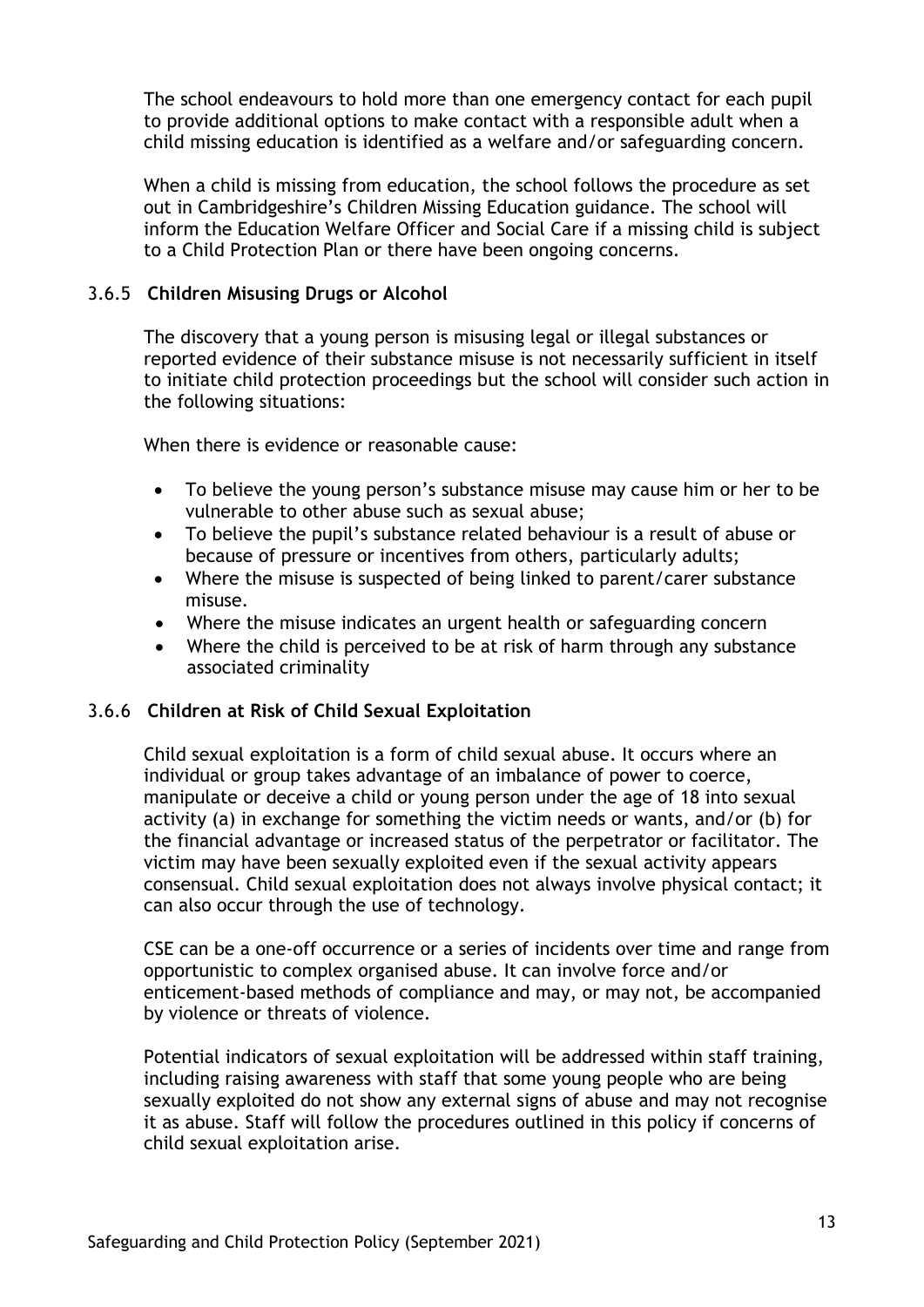The Designated Safeguarding Lead will complete the Safeguarding Children Partnership Board's Exploitation Risk Assessment and Management Tool and refer to Social Care if there is a concern that a young person may be at risk of CSE. The school recognises that young people who go missing can be at increased risk of sexual exploitation and has procedures in place to ensure appropriate response to children and young people who go missing, particularly on repeat occasions.

#### 3.6.7 **Children Living with Substance Misusing Parents/Carers**

Misuse of drugs and/or alcohol is strongly associated with Significant Harm to children, especially when combined with other features such as domestic violence.

When the school receives information about drug and alcohol abuse by a child's parents/carers they will follow appropriate procedures.

This is particularly important if the following factors are present:

- Use of the family resources to finance the parent's dependency, characterised by inadequate food, heat and clothing for the children
- Children exposed to unsuitable caregivers or visitors, e.g. customers or dealers
- The effects of alcohol leading to an inappropriate display of sexual and/or aggressive behaviour
- Chaotic drug and alcohol use leading to emotional unavailability, irrational behaviour and reduced parental vigilance
- Disturbed moods as a result of withdrawal symptoms or dependency
- Unsafe storage of drugs and/or alcohol or injecting equipment
- Drugs and/or alcohol having an adverse impact on the growth and development of the unborn child

#### 3.6.8 **Children Living with Domestic Abuse**

The Domestic Abuse Act 2021 introduces the first ever statutory definition of domestic abuse and recognises the impact of domestic abuse on children, as victims in their own right, if they see, hear or experience the effects of abuse.

All children can witness and be adversely affected by domestic abuse in the context of their home life where domestic abuse occurs between family members. Experiencing domestic abuse and/or violence can have a serious, long lasting emotional and psychological impact on children. In some cases, a child may blame themselves for the abuse or may have had to leave the family home as a result.

Young people can also experience domestic abuse within their own intimate relationships. This form of peer on peer abuse is sometimes referred to as 'teenage relationship abuse'. Depending on the age of the young people, this may not be recognised in law under the statutory definition of 'domestic abuse' (if one or both parties are under 16).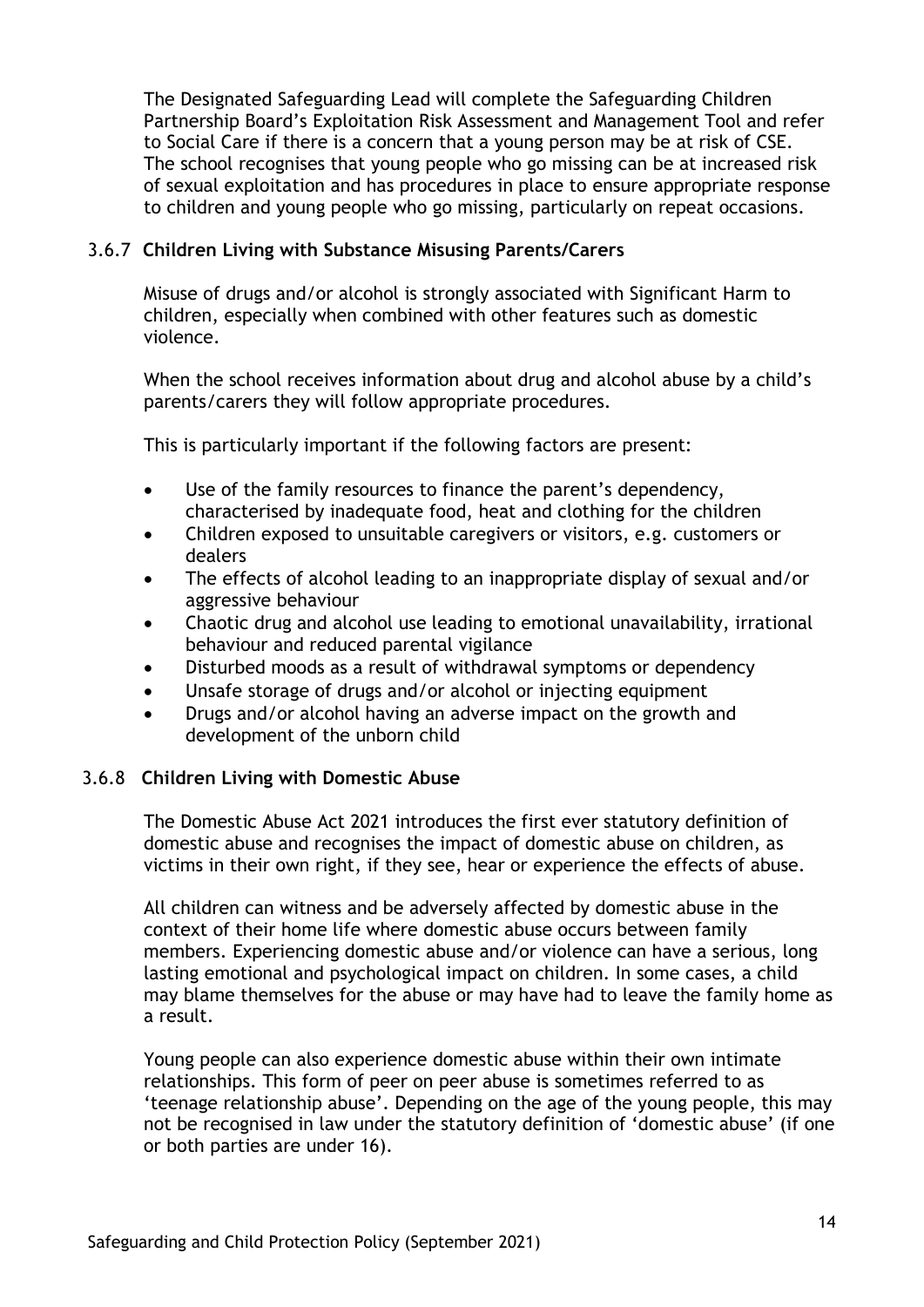Domestic Abuse is defined as any incident or pattern of incidents of controlling, coercive or threatening behaviour, violence or abuse between those aged 16 or over who are 'personally connected' regardless of gender or sexuality. This can encompass but is not limited to the following types of abuse: psychological, physical, sexual, financial and emotional, coercive or controlling behaviour. The school recognises that where there is Domestic Abuse in a family, the children/young people will always be affected; the longer the violence continues, the greater the risk of significant and enduring harm, which they may carry with them into their adult life and relationships. Domestic Abuse can also affect children in their personal relationships as well as in the context of home life. Staff will follow the procedures outlined in this policy if concerns of Domestic Abuse arise. The school will vigilantly monitor the welfare of children living in domestic abuse households, offer support to them and contribute to any Multi-Agency Risk Assessment Conference (MARAC) safety plan as required.

At Hampton Lakes we are working in partnership with Cambridgeshire Police and Peterborough City Council to identify and provide appropriate support to pupils who have experienced domestic abuse in their home; this scheme is called Operation Encompass.

In order to achieve this, Cambridgeshire's Education Safeguarding Team will share police information of all domestic incidents, where one of our pupils has been present, with the Designated Safeguarding Lead(s) (DSL)/Domestic Abuse (DA) Lead.

On receipt of any information, the DSL/DA Lead will decide on the appropriate support the child may require. The Operation Encompass information is stored in line with all other confidential safeguarding and child protection information. All information sharing and resulting actions will be undertaken in accordance with the 'Cambridgeshire and Peterborough *Joint Agency Protocol for Domestic Abuse – Notifications to Schools, Colleges and Early Years settings*'.

#### 3.6.9 **Children at risk of 'Honour- Based' Abuse including Female Genital Mutilation**

So called 'honour-based' abuse (HBA) encompasses incidents which have been committed to protect or defend the honour of the family and/or community, including breast ironing, female genital mutilation (FGM) and forced marriage. The school takes these concerns seriously and staff are made aware of the possible signs and indicators that may alert them to the possibility of HBA through training. Staff are required to treat all forms of HBV as abuse and follow the procedures outlined in this policy.

FGM is a procedure involving the partial or total removal of the external female genitalia or other injury to the female genital organs. FGM is illegal in the UK. Any indication that a child is at risk of FGM, where FGM is suspected, or where the woman is under 18, will be dealt with under the child protection procedures outlined in this policy. Staff will report concerns to the DSL, who will make appropriate and timely referrals to social care. In these cases, parents will not be informed before seeking advice and the case will still be referred to social care even if it is against the pupil's wishes.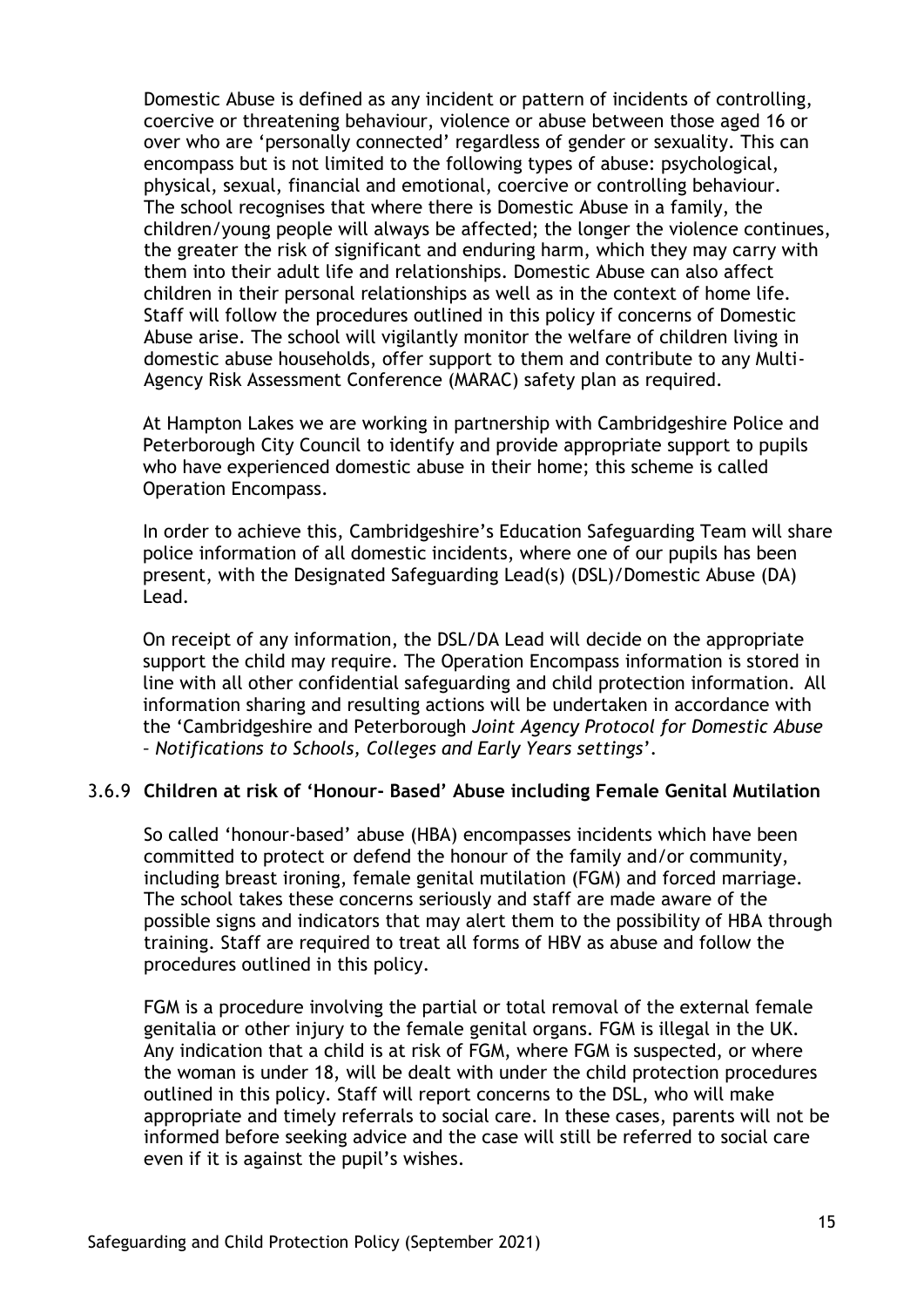In accordance with the Female Genital Mutilation Act, it is a statutory duty for teachers in England and Wales to report 'known' cases of FGM in under-18s which they identify in the course of their professional work to the police. Teachers should still consider and discuss any such case with the DSL and involve social care as appropriate, but the teacher will personally report to the police that an act of FGM appears to have been carried out.

#### 3.6.10 **Children who have returned home to their family from care**

The school recognises that a previously looked after child potentially remains vulnerable. School will vigilantly monitor the welfare of previously looked after children, keep records and notify Social Care as soon as there is a recurrence of a concern in accordance with the Cambridgeshire and Peterborough Safeguarding Children Partnership Board 'Inter - Agency Procedures.'

#### 3.6.11 **Children showing signs of Abuse and/or Neglect**

School recognise that experiencing abuse or neglect may have an adverse impact on those children which may last into adulthood without appropriate intervention and support. School may be the only stable, secure and predictable element in the lives of children at risk. Children who have experienced abuse or neglect may display this through their own behaviour, which may be challenging and defiant or passive and withdrawn. We recognise that children may develop abusive behaviours and that these children may need to be referred on for appropriate support and intervention.

All staff should be aware that safeguarding incidents and/or behaviours can be associated with factors outside the school or college and/or can occur between children outside of these environments. All staff, but especially the designated safeguarding lead (and deputies) should consider whether children are at risk of abuse or exploitation in situations outside their families. Extra-familial harms take a variety of different forms and children can be vulnerable to multiple harms including (but not limited to) sexual exploitation, criminal exploitation, and serious youth violence.

School will provide training for staff to ensure that they have the skills to identify and report cases, or suspected cases, of abuse in accordance with the procedures outlined in this policy. The definitions of the four categories of abuse are attached (see Appendix A).

#### 3.6.12 **Children at Risk of Radicalisation**

Children are vulnerable to extremist ideology and radicalisation. Similar to protecting children from other forms of harms and abuse, protecting children from this risk should be a part of a schools' or colleges' safeguarding approach.

The governing body will ensure that the DSL has undertaken Prevent awareness training and that all staff receive training about the Prevent duty.

Staff are required to be alert to changes in children's behaviour which could indicate they need help or protection. Concerns that a child is at risk of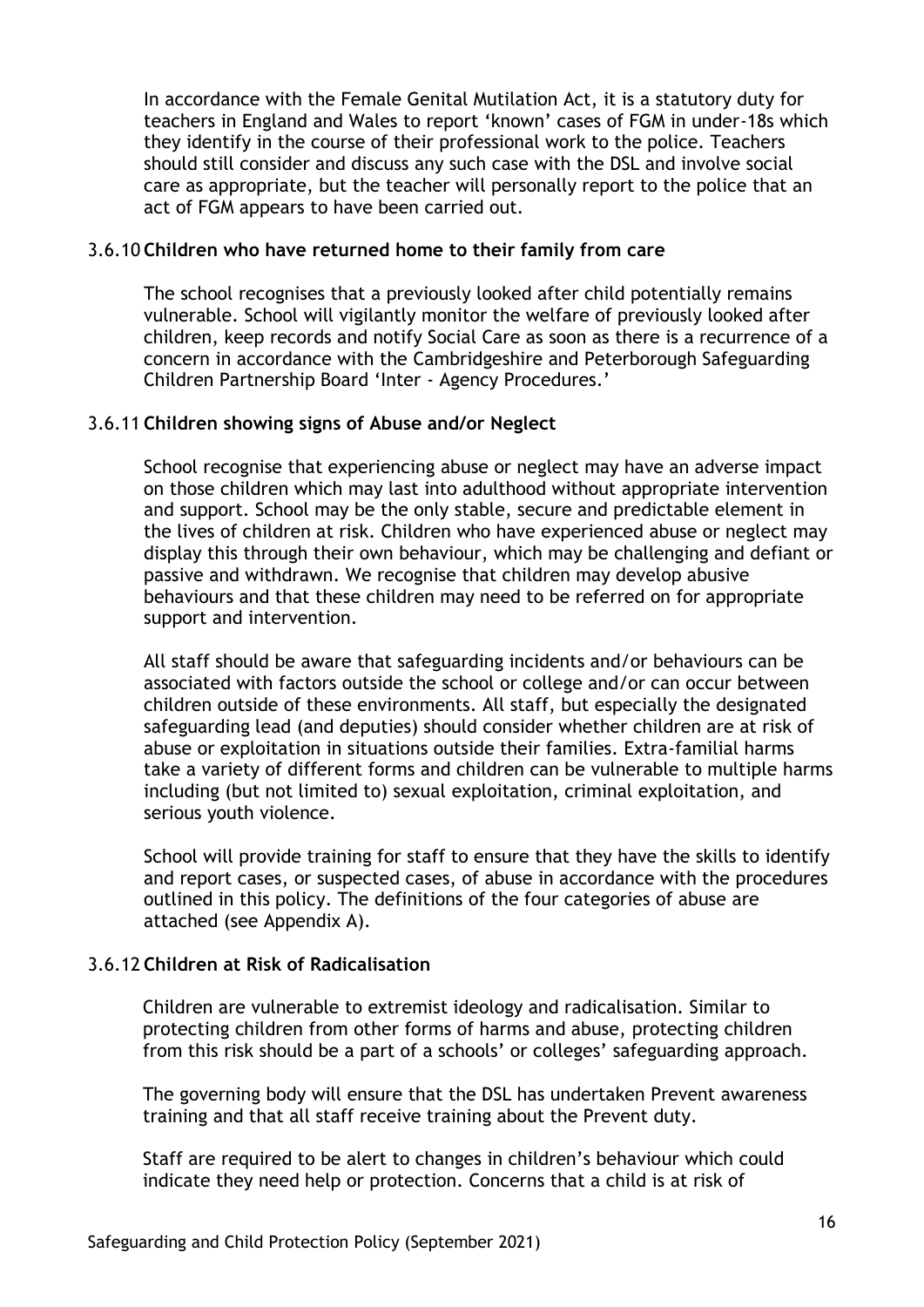radicalisation are referred to the DSL in the usual way. If appropriate the DSL will make a Channel referral.

See also 'The Prevent Duty, Departmental advice for schools and childcare providers', DfE (June 2015), and 'Revised Prevent Duty Guidance: for England and Wales,' HM Government, (July 2015).

#### 3.6.13 **Privately Fostered Children**

Private fostering is when a child under the age of 16, (under 18 if disabled) is provided with care and accommodation by a person who is not a parent, person with parental responsibility for them or relative in their own home for 28 days or more.

The school will follow the mandatory duty to inform the local authority of any 'Private Fostering' arrangements and refer to the Specialist Fostering Team.

#### 3.6.14 **Children who have Family Members in Prison**

The school is committed to supporting children and young people who have a parent or close relative in prison and will work with the family to find the best ways of supporting the child.

The school recognises that children with family members in prison are at risk of poor outcomes including: poverty, stigma, isolation, poor mental health and poor attendance.

The school will treat information shared by the family in confidence and it will be shared on a 'need to know' basis.

The school will work with the family and the child to minimise the risk of the child not achieving their full potential.

#### **4.0 PREVENTING UNSUITABLE PEOPLE FROM WORKING WITH CHILDREN**

- 4.1 The school will operate safer recruitment practices including ensuring appropriate DBS and reference checks are undertaken according to Part three of 'Keeping Children Safe in Education' (2021). This section should be read in conjunction with the school's Safer Recruitment Policy.
- 4.2 The governing body will ensure that at least one of the persons who conducts an interview has completed safer recruitment training**.**

#### **The following members of staff have undertaken Safer Recruitment training Zoe Trigg.**

- 4.3 Allegations that may meet the harms threshold (Part Four, Section One).
- 4.3.1 Any allegation of abuse made against a member of staff (including supply staff and volunteers) that meets the harms threshold as set out in Keeping Children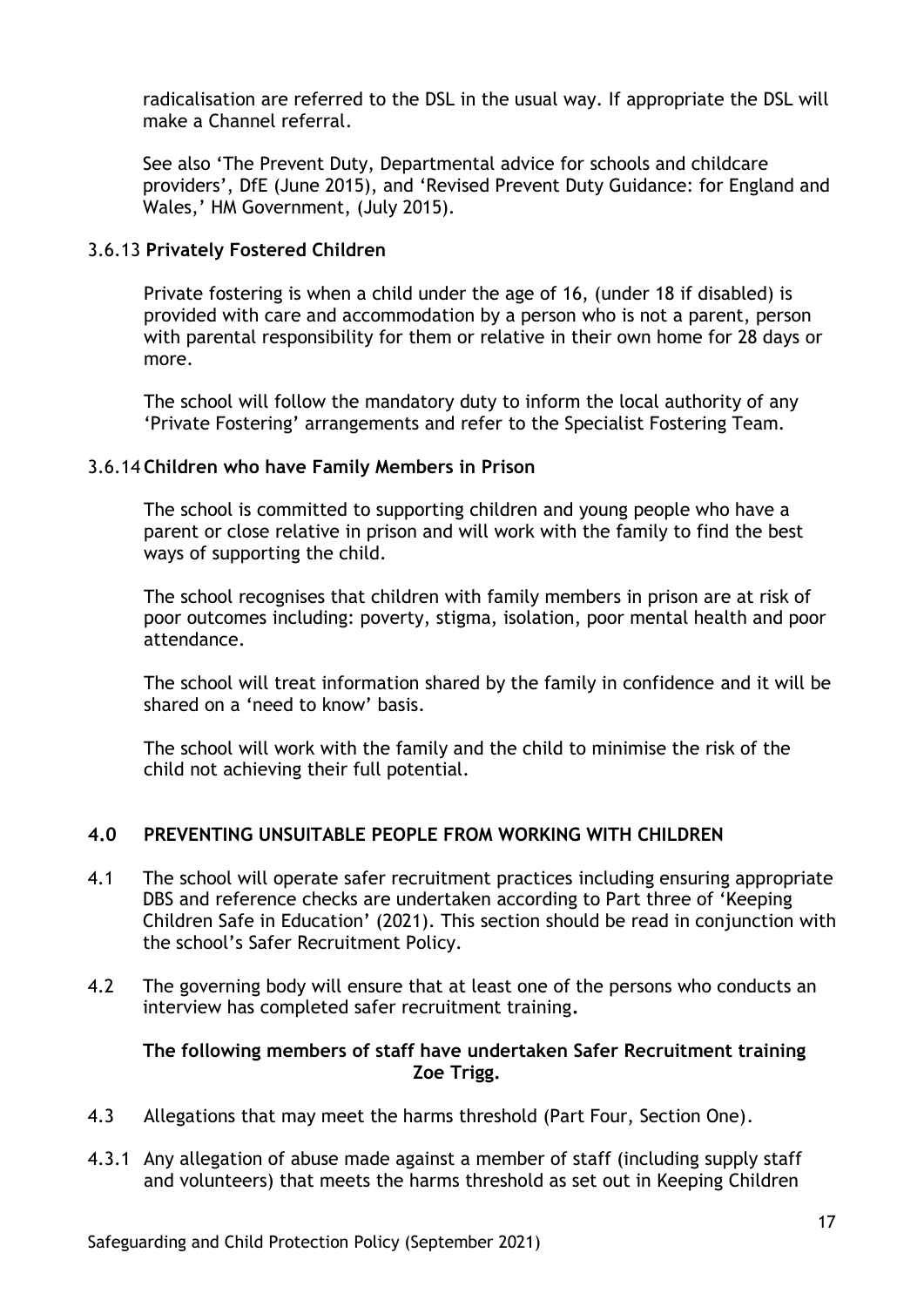Safe in Education, 2021, Part Four, Section One, will be reported straight away to the Head Teacher or Principal.

- 4.3.2 In cases where the Head Teacher or Principal is the subject of an allegation, it will be reported to the Chair of Governors. The school will follow the procedures set out in Part Four of 'Keeping Children Safe in Education', 2021.
- 4.3.3 The school will consult with the Local Authority Designated Officer (LADO) in the event of an allegation being made against a member of staff, volunteer or agency/supply staff and adhere to the relevant procedures set out in 'Keeping Children Safe in Education', 2021 and the school's HR Policies, and seek advice from their HR provider.
- 4.3.4 The Headteacher or Chair of Governors will ensure that all allegations are reported to the LADO within one working day. The LADO will advise on all further action to be taken.
- 4.3.5 Before contacting the LADO, schools and colleges should conduct basic enquiries in line with local procedures to establish the facts to help them determine whether there is any foundation to the allegation, being careful not to jeopardise any future police investigation.
- 4.3.6 Where the school or college identify a child has been harmed they should contact children's social care and as appropriate the police immediately.
- 4.3.7 School/college will consider:

· Looking after the welfare of the child - the designated safeguarding lead is responsible for ensuring that the child is not at risk and referring cases of suspected abuse to the local authority children's social care.

· Investigating and supporting the person subject to the allegation - the case manager should discuss with the LADO, the nature, content and context of the allegation, and agree a course of action.

- 4.3.8 The school will ensure that any disciplinary proceedings against staff, supply staff or volunteers relating to child protection matters are concluded in full even when the member of staff, supply staff or volunteer is no longer employed at the school and that notification of any concerns is made to the relevant authorities and professional bodies and included in references where applicable.
- 4.3.9 Staff (including supply staff and volunteers) who are the subject of an allegation have the right to have their case dealt with fairly, quickly, and consistently and to be kept informed of its progress. Suspension should not be an automatic response when an allegation is reported. However, staff may be suspended where this is deemed to be the best way to ensure that children are protected.

#### **4.4 Concerns that do not meet the harms threshold (Part Four, Section Two)**

4.4.1 Low level concerns that do not meet the harms threshold should be reported to the Headteacher/Principal. NB: The term low level does not mean that it is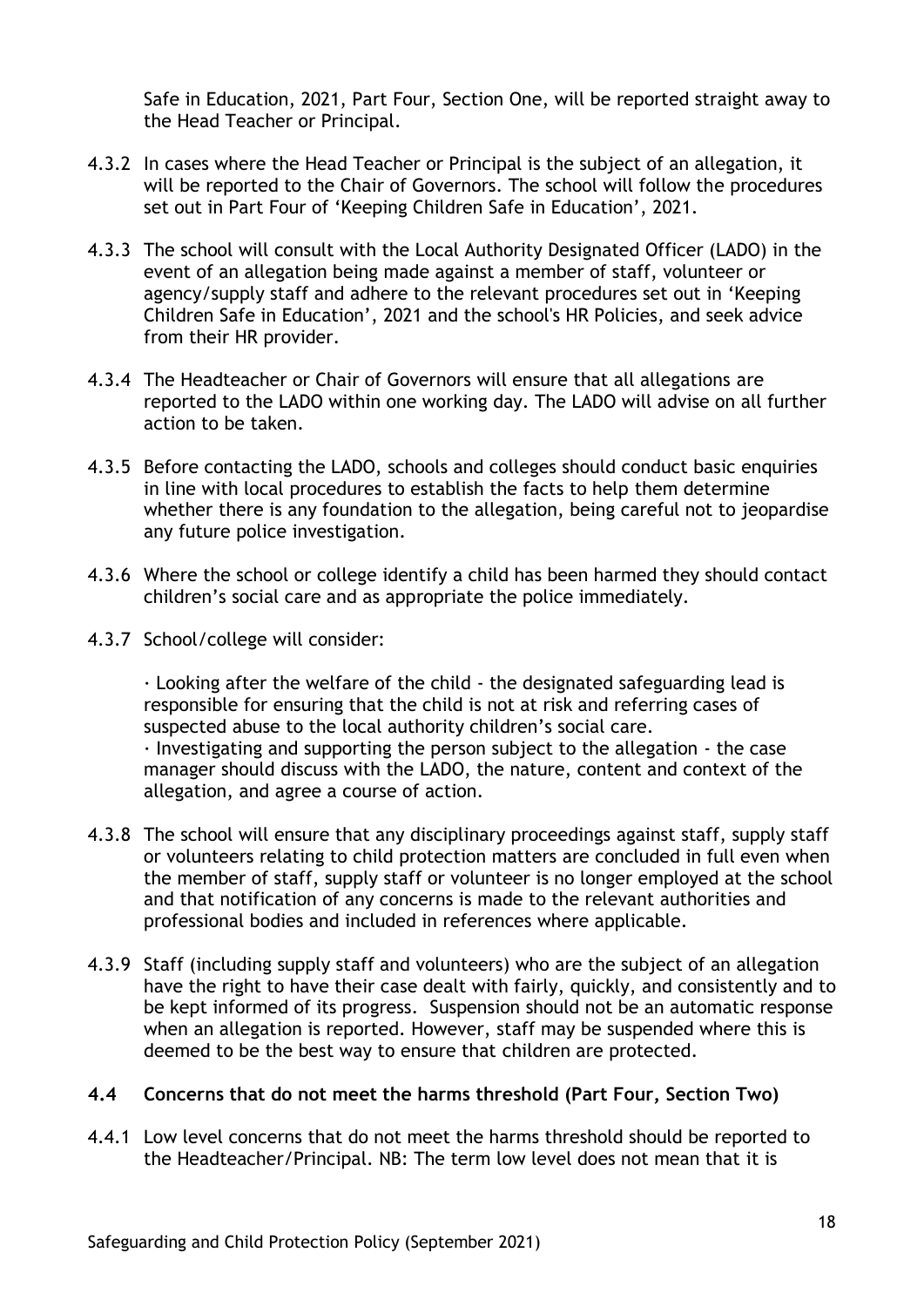insignificant, it means that the behaviour towards a child does not meet the harms test.

- 4.4.2 In cases where the Head Teacher or Principal is the subject of an allegation, it will be reported to the Chair of Governors. The school will follow the procedures set out in Part Four of 'Keeping Children Safe in Education', 2021.
- 4.4.3 The school/college will deal with any such concern, no matter how small, where an adult working in or on behalf of the school or college may have acted in a way that:

 $\cdot$  is inconsistent with the staff code of conduct, including inappropriate conduct outside of work; and

· does not meet the allegations threshold or is otherwise not considered serious enough to consider a referral to the LADO.

- 4.4.4 All low-level concerns should be recorded in writing. The record should include details of the concern, the context in which the concern arose, and action taken. The name of the individual sharing their concerns should also be noted, if the individual wishes to remain anonymous then that should be respected as far as reasonably possible.
- 4.4.5 Schools and colleges can decide where these records are kept, but they must be kept confidential, held securely and comply with the Data Protection Act 2018 and the UK General Data Protection Regulation (UK GDPR). At Hampton Lakes all logs will be kept on online.
- 4.5 The school will promote an open and transparent culture in which all concerns about all adults working in or on behalf of the school or college (including supply teachers, volunteers and contractors) are dealt with promptly and appropriately. This will enable the school/college to identify concerning, problematic or inappropriate behaviour early; minimise the risk of abuse; and ensure that adults working in or on behalf of the school/college are clear about professional boundaries and act within these boundaries, and in accordance with the ethos and values of the institution.
- 4.6 School should ensure that all staff, paid and unpaid, are aware of the need for maintaining appropriate and professional boundaries in their relationships with pupils and parents/carers as advised within the Local Authority's Code of Conduct: 'Guidance for Safer Working Practice for Adults who work with Children and Young People in Education Settings' (May 2019). As part of the Induction process, all staff, paid and unpaid, will receive guidance about how to create appropriate professional boundaries (in both the real and virtual world) with all children, especially those with a disability or who are vulnerable.
- 4.7 All staff have signed to confirm that they have read 'Guidance for Safer Working Practice for Adults who work with Children and Young People in Education Settings' (May 2019).
- 4.8 The school will ensure that staff, supply staff and volunteers are aware that sexual relationships with pupils aged under 18 are unlawful and could result in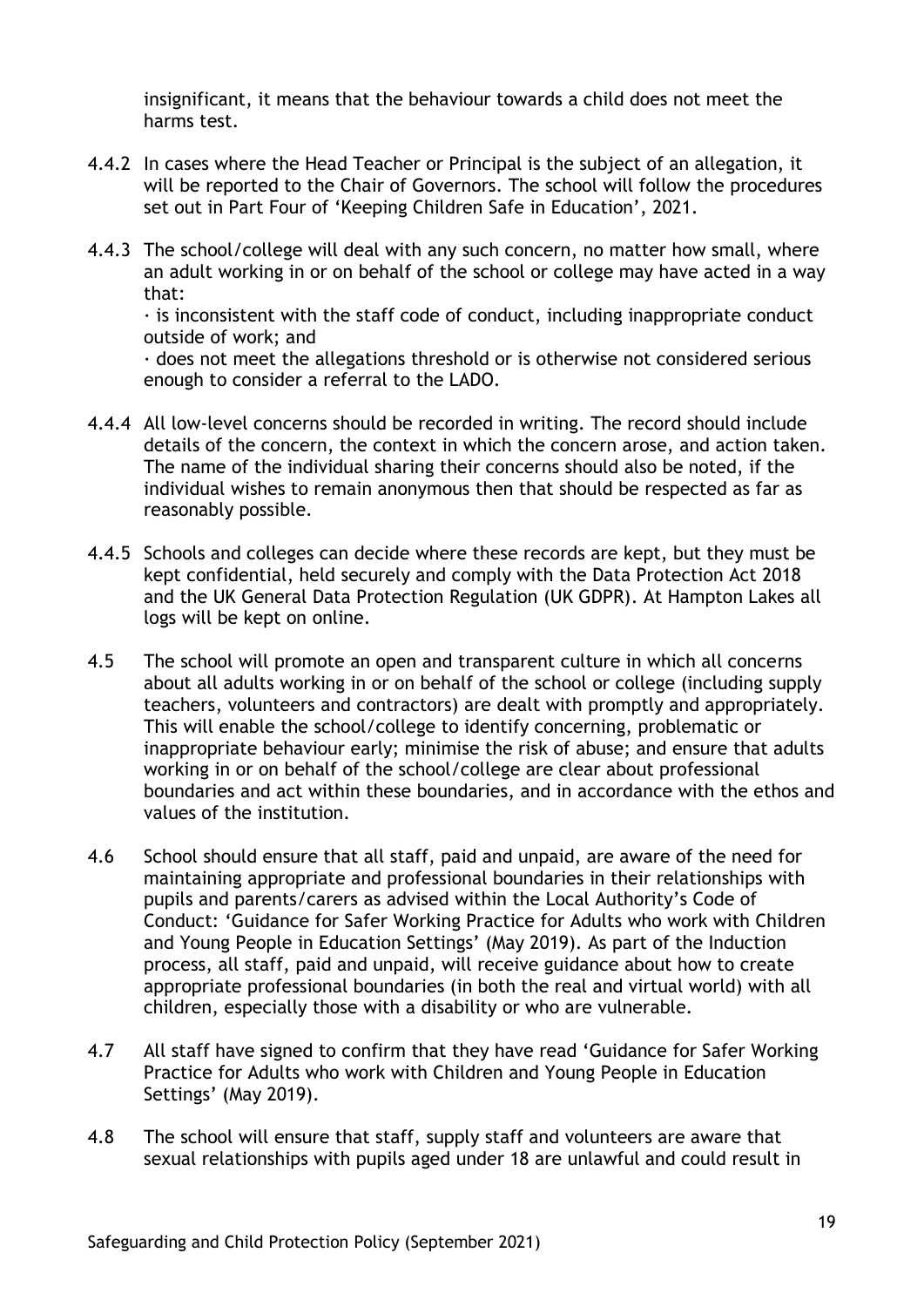legal proceedings taken against them under the Sexual Offences Act 2003 (Abuse of Position of Trust).

4.9 The school will ensure that communication between pupils and adults, by whatever method, are transparent and take place within clear and explicit professional boundaries and are open to scrutiny.

#### **5.0 OTHER RELATED POLICIES AND PROCEDURES**

5.1 This policy also links to our policies on:

Attendance policy (including Children Missing from Education) Behaviour policy Children Missing from Education Complaints Policy Critical Incident plan Curriculum Equality policy EYFS Policy First Aid policy Health and Safety policy Intimate Care policy Online Safety and Acceptable Use policy Physical Intervention and/or Use of Reasonable Force policy Protocol for children not collected from school at the end of the school day/activity Safer Recruitment policy Staff Code of Conduct/Safer Working Practice Staff Discipline and Grievance procedures Supporting Pupils with Medical Conditions policy Whistleblowing policy

#### **5.2 Use of Mobile Phones Policy**

- 5.2.1 This is a requirement for all Nursery or primary schools with EYFS but any school may wish to adopt the policy.
- 5.2.2 Our policy on use of mobile phones, cameras and sharing of images is set out in a separate document and is reviewed annually. It is recognised that personal mobile phones have the potential to be used inappropriately and therefore the school has developed a policy to outline the required protocol for all staff, students, volunteers and parents/carers.

#### **6.0 GOVERNING BODY CHILD SAFEGUARDING RESPONSIBILITIES**

6.1 Governing bodies should ensure they facilitate a whole school/college approach to safeguarding. This means ensuring safeguarding and child protection are at the forefront and underpin all relevant aspects of process and policy development.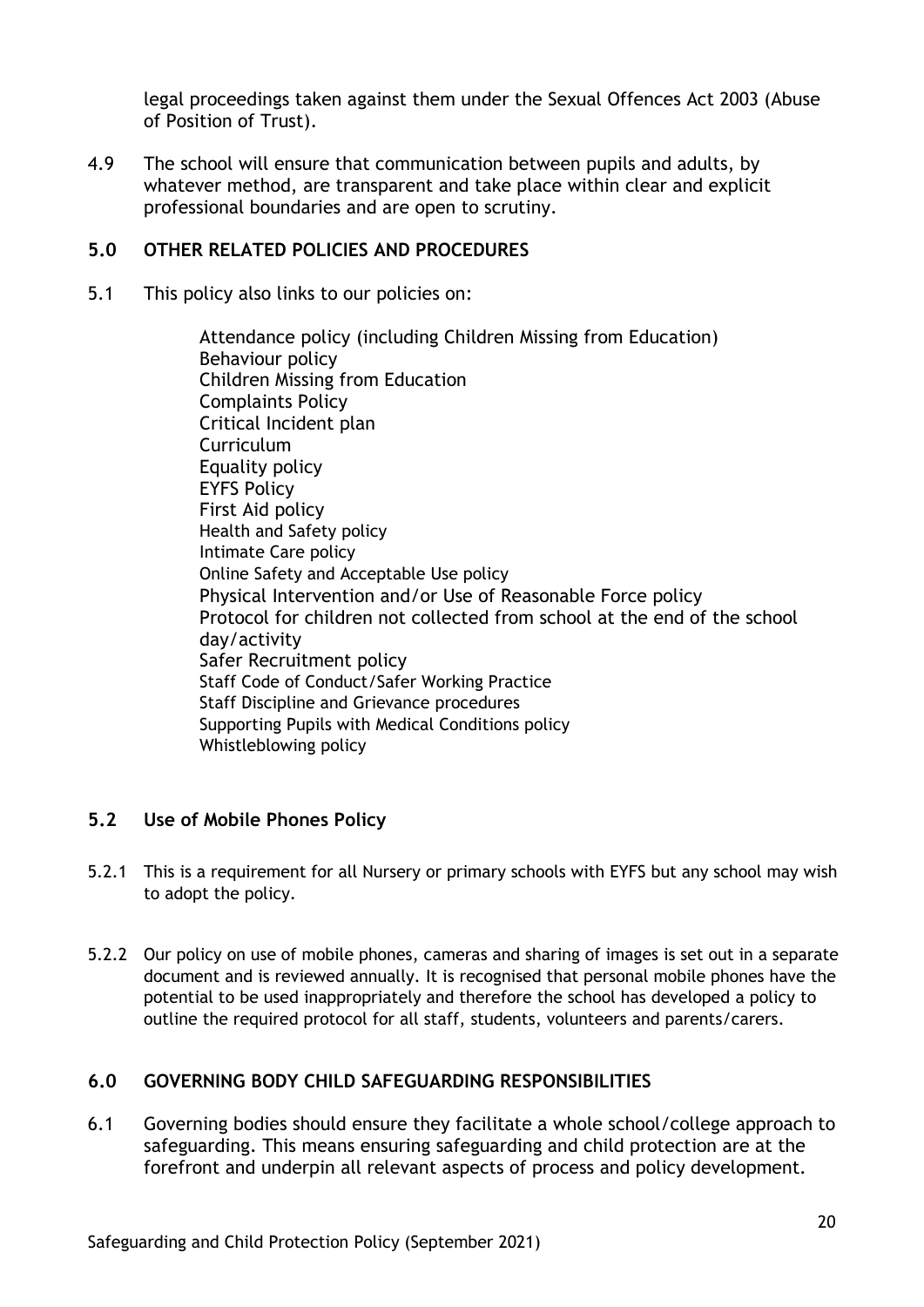Ultimately, all systems, processes and policies should operate with the best interests of the child at their heart.

6.2 The governing body fully recognises its responsibilities with regard to child protection and safeguarding and promoting the welfare of children. It aims to ensure that the policies, procedures and training in school are effective and comply with the law and government guidance at all times.

It will:

- Nominate a governor for safeguarding and child protection who will take leadership responsibility for the school's safeguarding arrangements and practice and champion child protection issues.
- Ensure an annual report is made to the full governing body, and copied to the Education Safeguarding Team. Any weaknesses will be rectified without delay.
- Ensure that this Safeguarding and Child Protection policy is annually reviewed and updated and shared with staff.
- It will be published on the school website.
- Ensure that children's exposure to potential risks while using the internet is limited by having in place age appropriate filtering and monitoring systems.
- Ensure children's wishes and feelings are taken into account where there are safeguarding concerns.

#### 6.2 **Extended Schools and Before and After School Activities (on or off school site)**

- 6.2.1 If the governing body provides extended school facilities or before or after school activities directly under the supervision or management of school staff, the school's arrangements for child protection as written in this policy shall apply.
- 6.2.2 Where services or activities are provided separately by another body, either on or off school site, the governing body will seek assurance that the body concerned has appropriate policies and procedures in place for safeguarding children and child protection and there are arrangements to liaise with the school on these matters where appropriate.
- 6.3 Use of school/college premises for non-school/college activities
- 6.3.1 If the governing body provides extended school/college facilities or before or after school activities directly under the supervision or management of school staff, the school's arrangements for safeguarding as written in this policy shall apply.
- 6.3.2 Where services or activities are provided separately by another organisation or individual, either on or off school site, the governing body will seek assurance that they have appropriate policies and procedures in place to keep children safe and there are arrangements to liaise with the school on these matters where appropriate.

#### 7. **Pandemic safeguarding arrangements**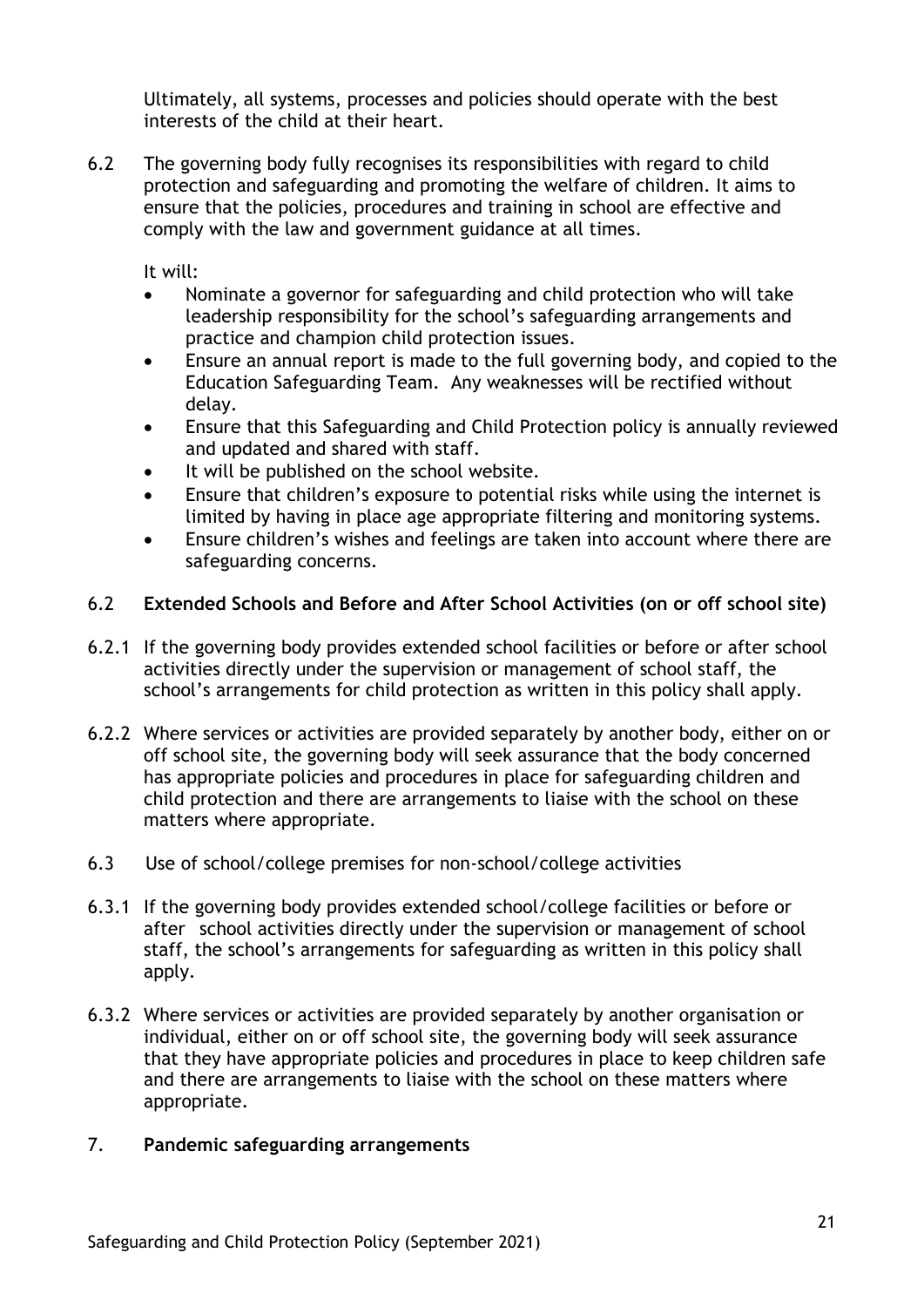In response to the 2020 COVID 19 pandemic schools were required to take measures to ensure the health and wellbeing of both children and staff. This included children spending significant amount of time at home and away from the school environment.

An addendum document was issued that applied to the educational provision of the schools during the pandemic relating to Covid-19. This document will be reviewed, and updated according to developments and advice from government and the local authority. Unless otherwise communicated, normal safeguarding and child protection policy and procedures continue to apply.

#### **APPROVED BY GOVERNORS:**

| Signature | Name | Date |
|-----------|------|------|

Review Annually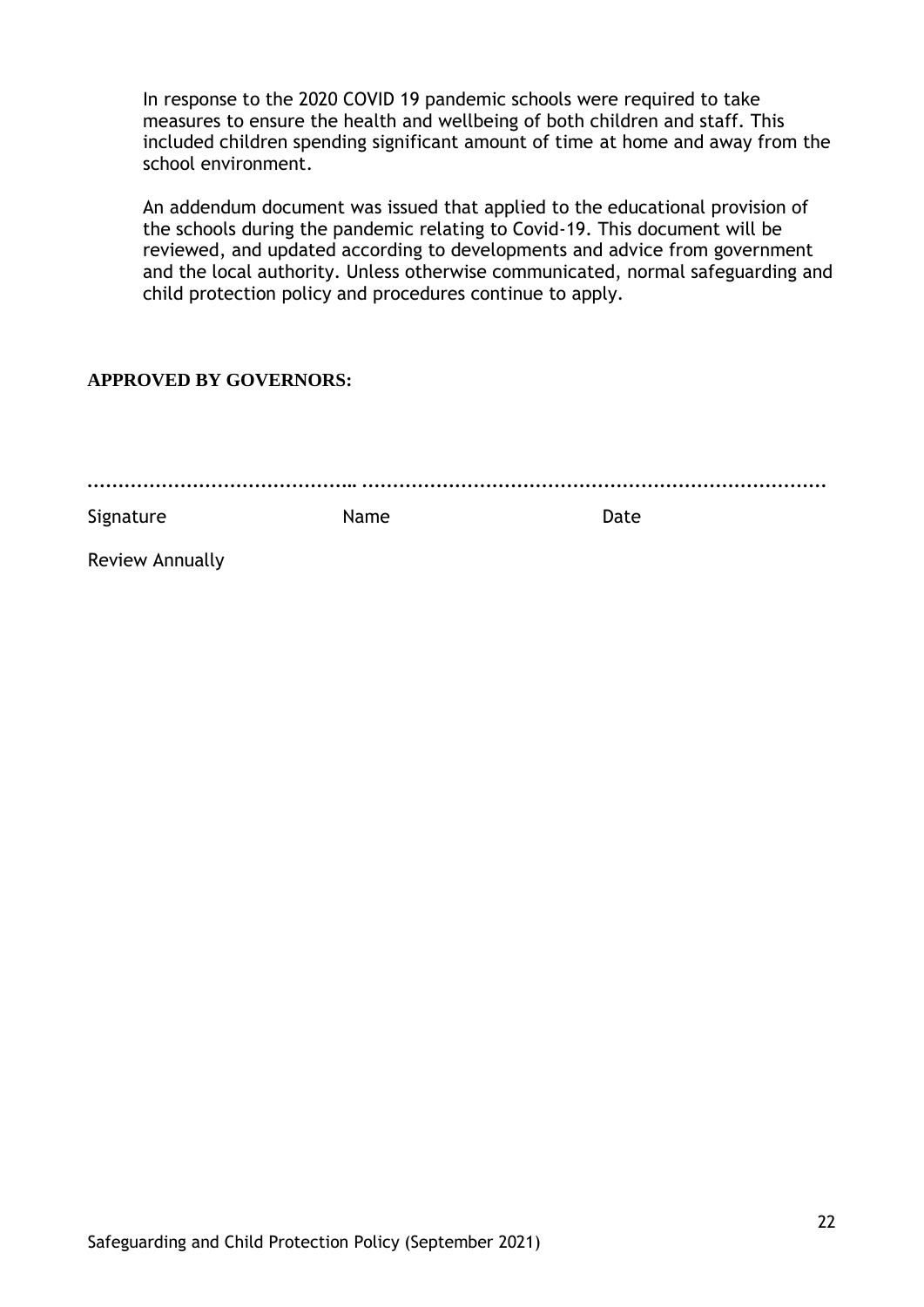# **Four categories of abuse**

**Physical Abuse** - may involve hitting, shaking, throwing, poisoning, burning or scalding, drowning, suffocating, or otherwise causing physical harm to a child. Physical harm may also be caused when a parent or carer fabricates the symptoms of, or deliberately induces, illness in a child.

**Neglect** - persistent failure to meet a child's basic physical and/or psychological needs, likely to result in the serious impairment of the child's health or development.

It may occur during pregnancy as a result of maternal substance misuse.

It may involve the neglect of or lack of responsiveness to a child's basic emotional needs.

It also includes parents or carers failing to:

- Provide adequate food, clothing and shelter including exclusion from home or abandonment
- Protect a child from physical and emotional harm or danger
- Ensure adequate supervision including the use of inadequate care-givers
- Ensure access to appropriate medical care or treatment

**Emotional Abuse** - Is the persistent emotional maltreatment so as to cause severe and adverse effects on a child's emotional development.

It may involve conveying to a child that they are:

- Worthless
- Unloved
- Inadequate
- Valued only insofar as they meet another persons needs

It may include:

- not giving the child opportunities to express their views
- deliberately silencing them
- 'making fun' of what they say or how they communicate

It may also feature age or developmentally inappropriate expectations being imposed on children including:

- interactions that are beyond the child's developmental capability
- overprotection and limitation of exploration and learning
- preventing participation in normal social interaction.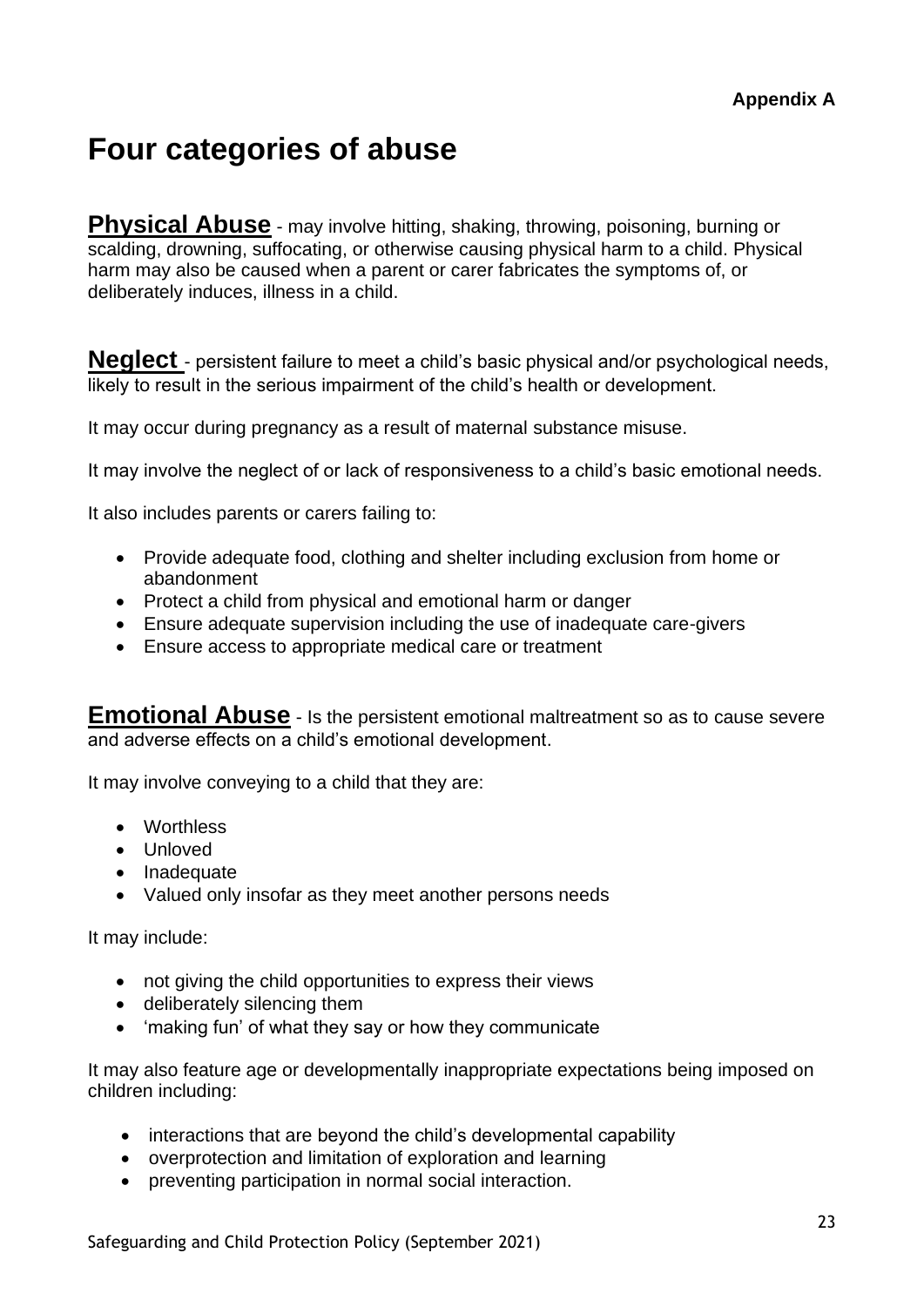It may involve:

- Seeing or hearing the ill-treatment of another
- Serious bullying (including cyberbullying) causing children frequently to feel frightened or in danger
- The exploitation or corruption of children

Some level of emotional abuse is involved in all types of maltreatment although it may occur alone

**Sexual Abuse** – involves forcing or enticing a child or young person to take part in sexual activities, not necessarily involving a high level of violence, whether or not the child is aware of what is happening.

This may involve:

- physical contact including assault by penetration (e.g. rape or oral sex)
- non-penetrative acts such as masturbation, kissing, rubbing and touching outside of clothing
- non-contact activities involving:
	- children in looking at, or in the production of, sexual images,
	- children in watching sexual activities
	- or encouraging children to behave in sexually inappropriate ways
	- grooming a child in preparation for abuse (including via the internet).

Sexual abuse is not solely perpetrated by adult males. Women can also commit acts of sexual abuse, as can other children.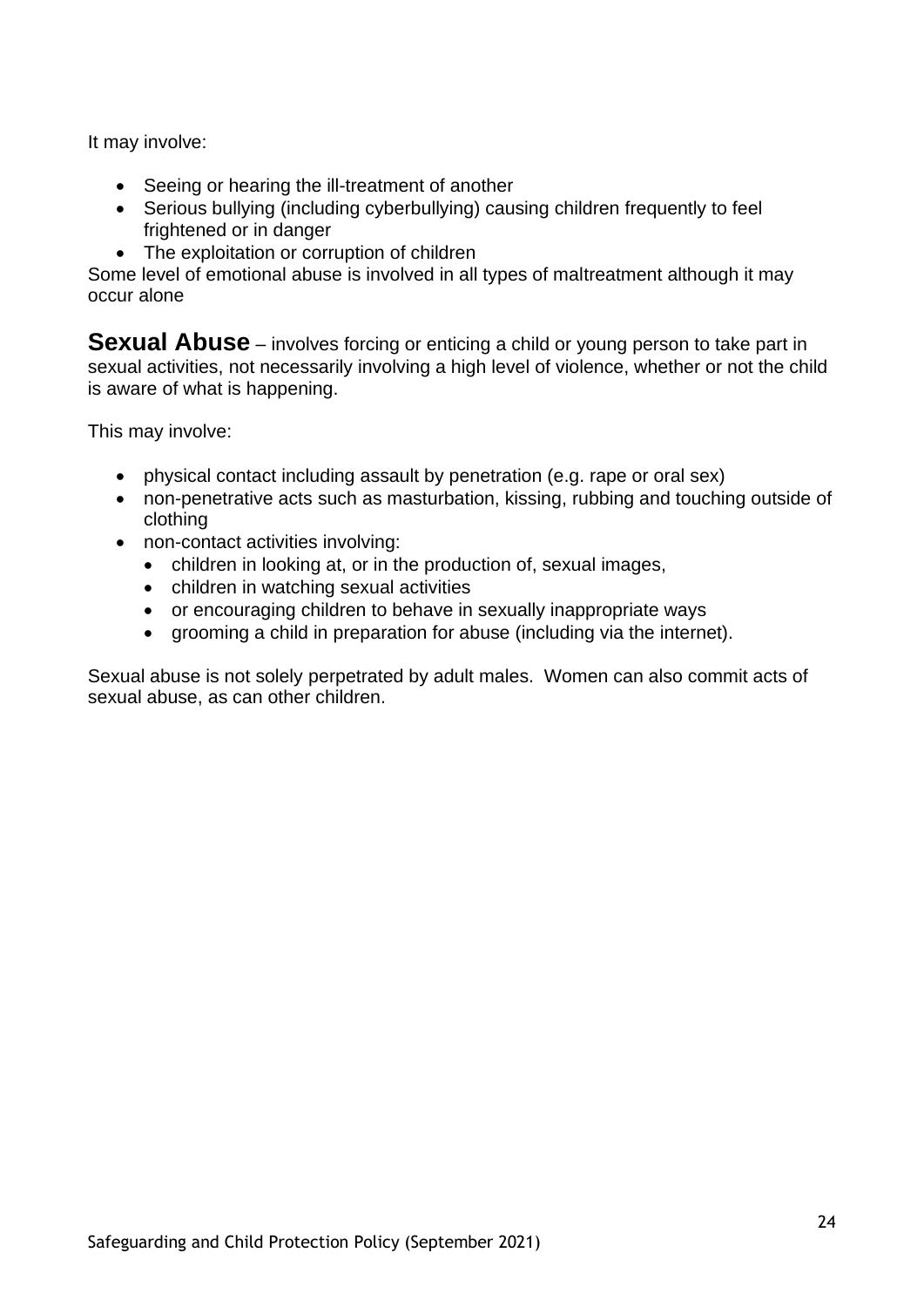#### **Appendix B**

## **Useful Contacts - Cambridgeshire and Peterborough**

Cambridgeshire and Peterborough Safeguarding Children Partnership Board – Safeguarding Inter-Agency Procedures <http://www.safeguardingcambspeterborough.org.uk/children-board/>

Education Safeguarding Team [ECPS.General@cambridgeshire.gov.uk](mailto:ECPSGeneral@cambridgeshire.gov.uk)

Police Child Abuse Investigation Unit Tel: 101

## **Useful Contacts - Cambridgeshire**

| <b>Education Safeguarding Manager</b>                                   | sara.rogers@cambridgeshire.gov.uk |
|-------------------------------------------------------------------------|-----------------------------------|
| Early Help Hub (EHH)                                                    | Tel: 01480 376666                 |
| Customer Service Centre – social care referrals                         | Tel: 0345 045 5203                |
| Emergency Duty Team (out of hours)                                      | Tel: 01733 234724                 |
| Local Authority Designated Officer (LADO)<br>LADO@cambridgeshire.gov.uk | Tel: 01223 727967                 |
| Named Senior Officer for allegations                                    |                                   |

Senior Education Adviser – Phil Nash Tel: 01223 699448

# **Useful Contacts - Peterborough**

| <b>Education Safeguarding Manager</b>                                      | susan.profitt@peterborough.gov.uk      |
|----------------------------------------------------------------------------|----------------------------------------|
| Early Help                                                                 | Tel: 01733 863649                      |
| Customer Service Centre – social care referrals                            | Tel: 01733 864180                      |
| Emergency Duty Team (Out of hours)                                         | Tel: 01733 234724                      |
| Local Authority Designated Officer (LADO)<br>Gisela Jarman<br>Jane Bellamy | Tel: 01733 864038<br>Tel: 01733 864790 |

### **Relevant Documents**

"Keeping Children Safe in Education: Statutory guidance for schools and colleges" (September 2021)